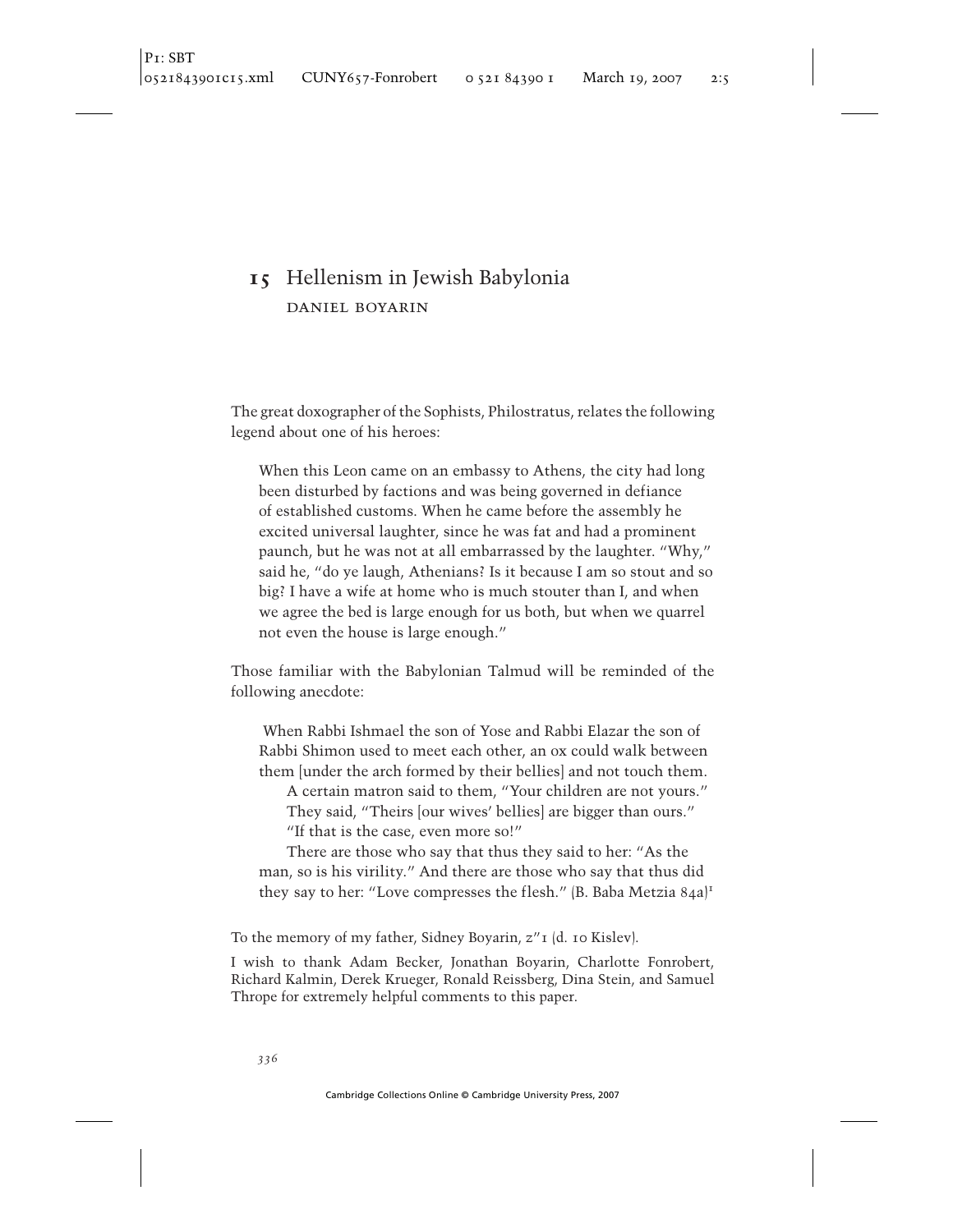These narratives are strikingly similar: A sophist/sage is made fun of owing to his avoirdupois. In both cases, the response is that his/their wives are even fatter than they are. In the talmudic version, the sexual slur is made directly, while in Philostratus it is only alluded to, but in both cases, the response is that where there is love, there is room in the bed! It is hardly necessary, I think, to argue further that the talmudic story is a version of the wandering Hellenistic narrative told about various sophists, but if further conviction is necessary, let me offer the following. The retort of the sophist Leon that his wife's stomach is bigger than his is clever, as well as his witty explanation; the retort of the rabbis that their wives' stomachs are bigger than theirs is witless, for since she had accused them of not being able to have intercourse with their wives owing to their obesity, retorting that their wives are even more obese seems distinctly counterproductive, as the Matrona immediately grasps.<sup>2</sup>

This minor but genuine ungrammaticality of the narrative (thematized within the narrative itself) makes most sense if the original retort is an artifact of an earlier version of the story from elsewhere, an elsewhere that we have before us in this instance. Moreover, as Derek Krueger has reminded me, the form of this narrative as a *chreia* in both its Greek and Jewish guises is also highly suggestive of a common Hellenistic origin.<sup>3</sup> What is significant here, or at least heuristically stimulating, is that to the best of my knowledge, this anecdote only appears within rabbinic literature as part of a late legend cycle in the Babylonian Talmud. One cannot certainly prove that it did not circulate among Jews and even rabbis earlier than this, which would be an argument *ex silentio*, but at least as an initial provocation, it seems defensible to see this as a parallel specifically between a Hellenistic topos and a latish Babylonian story, one that suggests that Hellenism and Babylonian rabbinism are hardly as far from each other as generally surmised.<sup>4</sup> Note that, while in this case, I am claiming a particular direction of influence, from an earlier (second-century) Greco-Roman narrative to a later and secondary talmudic version (fifth century or so), this is not the general burden of my thesis here, suggesting as I am, rather, a shared cultural milieu within which cultural innovation and productivity take place.<sup>5</sup> I use this example as an instance with which to demonstrate the plausibility of such a shared world between Hellenistic and Christian traditions and those of the Babylonian rabbis.

It is commonly held among scholars and learned lay folk alike that while the Palestinian rabbis were in dialogue (and dispute) with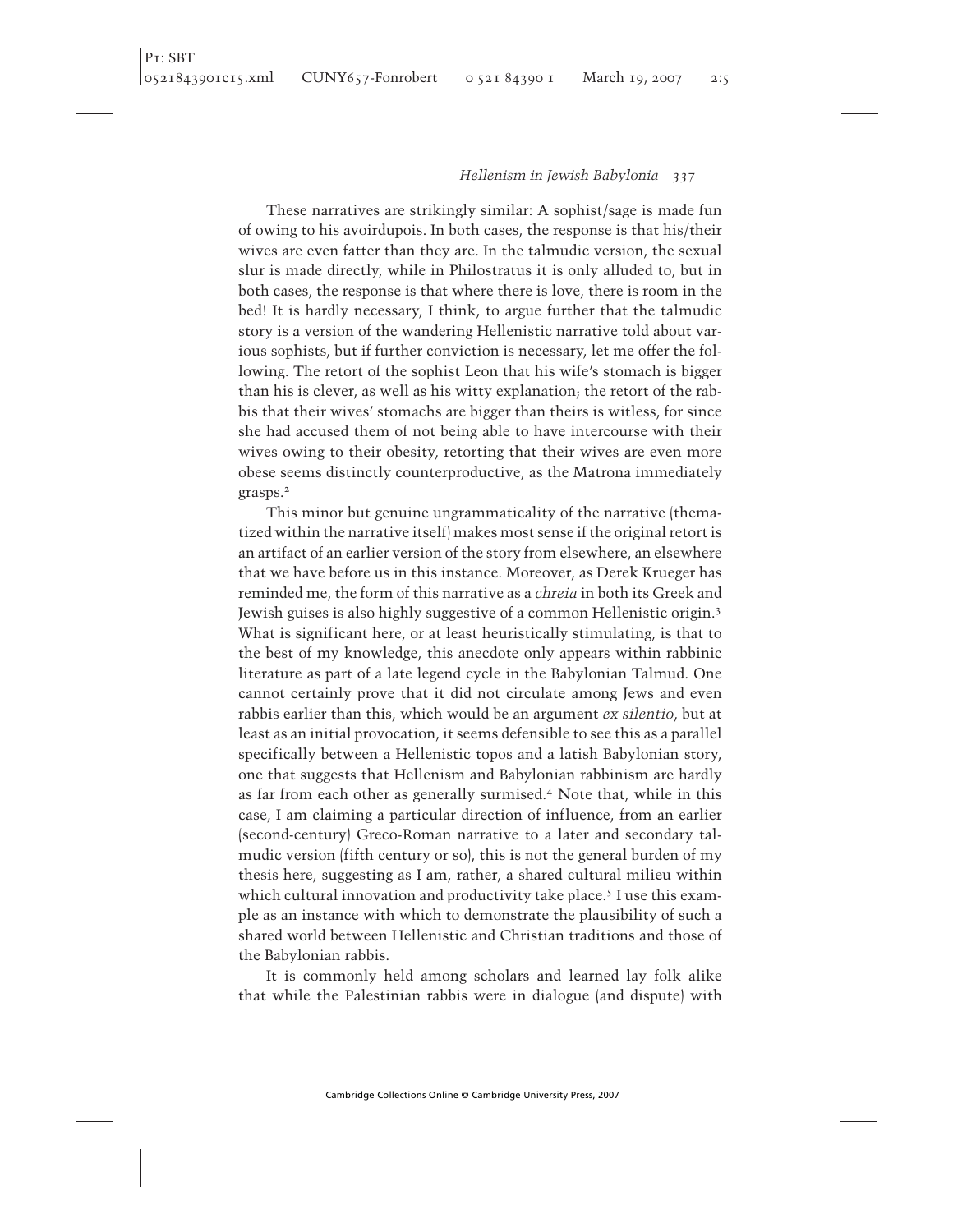Christians and other Hellenists, the rabbis of Babylonia only contended with such secondarily through the medium of their interaction with Palestinian rabbis and their literature and traditions.<sup>6</sup> Thus, in a recent essay, Shaye Cohen points to the great scholarship of the twentieth century (especially of David Daube [1949] and Saul Lieberman [1950]) that sought Hellenism in Palestinian Judaism, and while Cohen himself is searching for Hellenism in unexpected (ostensibly anti-Hellenistic) places, all of those places are, nevertheless, within the obviously Hellenistic (Roman) ambit of Palestine.<sup>7</sup> Cohen completes his argument with the keen formulation that "through it all, Jews remained Jews, and Judaism remained Judaism, but even in their non-Hellenism they were hellenized" (2000, 237). Just so.

In this chapter, I would like to begin to show how we might need to revise significantly our understanding of the role of both Christianity and Hellenism more generally in the formation of the Babylonian rabbinism of the Sasanian realm. This is especially so with respect to matters not known from Palestinian rabbinic traditions and which, at least arguably, only enter the rabbinic textual world at a period and in a stratum of the Babylonian Talmud in which impact from Palestine is considerably less likely than interaction with the local milieu of trans-Euphratian Christian Hellenism.<sup>8</sup> In another very important discussion, Shaye Cohen himself has pointed to the Hellenism in Jewish Babylonia, noting that the very structure of the rabbinic academies there, resembling the Hellenistic philosophical schools with their successions of "heads," is not to be found in rabbinic Palestine, and, therefore, "perhaps then the parallels between patriarchs and scholars tell us more about the Hellenization of Babylonian Jewry in the fourth and fifth centuries than about the Hellenization of Palestinian Jewry in the second."<sup>9</sup> Most recently, Catherine Hezser has doubted Cohen's suggestion, claiming that "however, especially in cases such as this, where no Palestinian evidence exists, one can also reckon with the possibility of a merely fictional construction or with an independent development of certain general institutional patterns in different cultural contexts. It is not necessary to assume a Hellenistic influence on Babylonian Jewish life."<sup>10</sup> Consistent with this position, when she considers "the extent of their knowledge of and ways of adapting Graeco-Roman philosophy"<sup>11</sup> it is only "the rabbis of Roman Palestine" that she considers in this regard. The argument of this chapter will tend to support the position of Shaye Cohen fairly vigorously, albeit not in terms of Hellenistic "influence," nor even yet in terms of "hellenization," so much as of Babylonian Jewish culture as itself a Hellenism.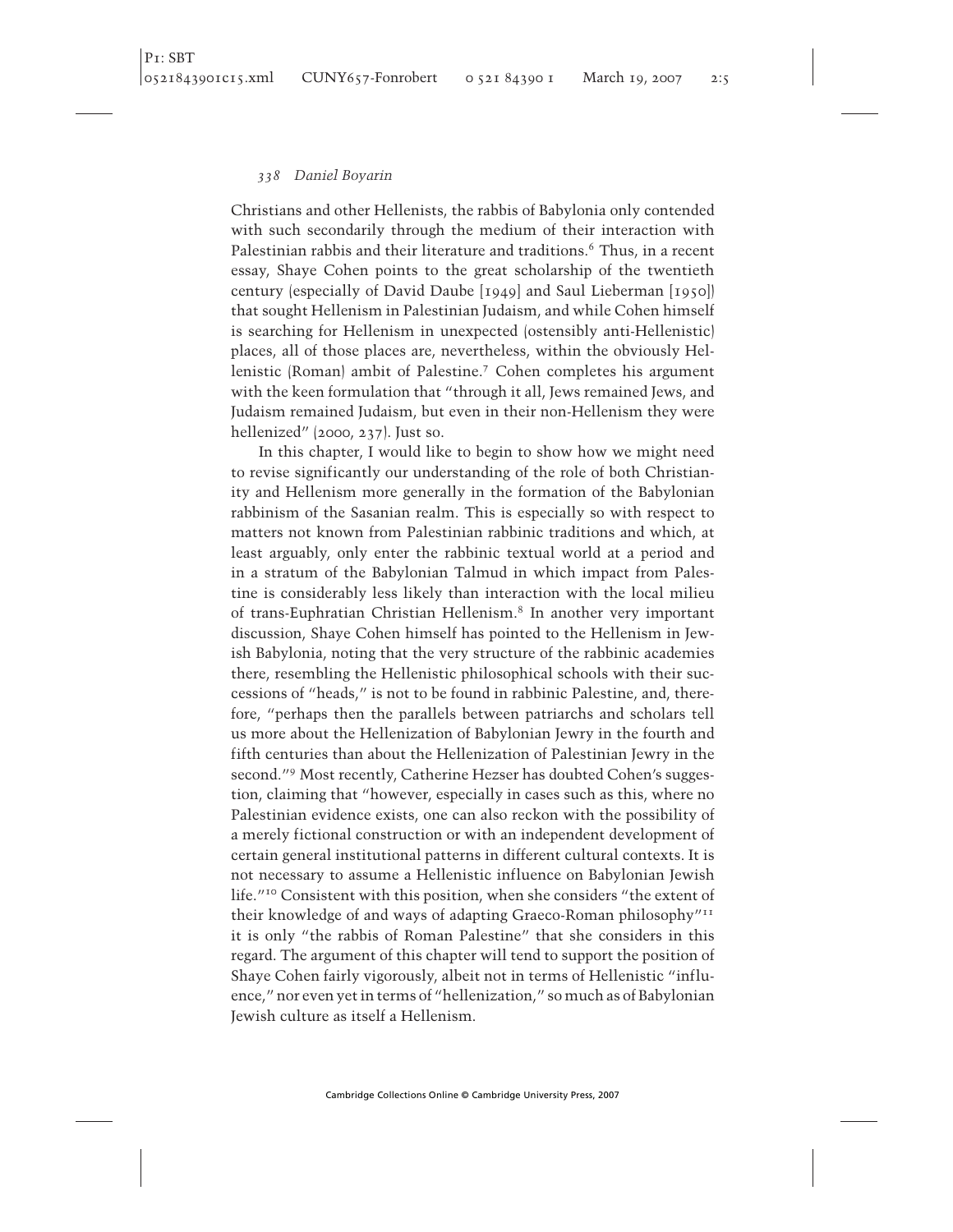# dating the talmud: the stammaitic hypothesis

The recent convergence of a number of disparate but related directions in talmudic scholarship is increasingly leading us to look closely at Babylonian rabbinism and especially the period just after the amoraic period when the Babylonian Talmud was being redacted as the locus of some far-reaching changes and developments within the Babylonian rabbinic culture, changes and developments, indeed, that are so significant that they have simply given rise to the very features that we usually take as characteristic of rabbinic Judaism.<sup>12</sup> Several scholars have been investigating this hypothesized period – now dubbed by these scholars the period of the Stamma'im – in the wake of David Halivni's and Shamma Friedman's pioneering textual archaeologies, as one of the most formative and crucially determinative moments in the history of Judaism. Of course, it must be emphasized that there was not, to the best of anyone's knowledge, any group that ever were named the *Stamma'im* either by themselves or by anyone in Jewish history until the last three decades.<sup>13</sup> The term is a conceit, a shorthand name for a hypothesis to the effect that the bulk of the crucial redactorial work, that which makes the Babylonian Talmud the Talmud, was actually done at the end of the period of the cited authorities, that is, in the immediate post-amoraic period.<sup>14</sup> This is, in short, a historical hypothesis to account for the aspect, literary and thematic, of the Talmud that speaks, as it were, as a voice from no one, and has accordingly been dubbed in the tradition for centuries the *Stamma*, the anonymous voice (hence, the new coinage *Stamma'im*), or even more tellingly, just *The Talmud*. Seeing that this layer or voice in the text is independent of and later than the textual citations within it allows us to perform several operations on it. One is to place the production of the voice, the voice that gives us the Talmud itself (both structure and content), into an at-least-hypothesized historical, cultural context. The second is to inquire into the role that that voice plays in the history of rabbinic Judaism and the production of its most characteristic forms of thought.

There is, to be sure, another historical approach to the "anonymous" voice in the Talmud, which would see this voice as constantly developing throughout the amoraic period itself, with each Stamma representing the contemporaneous view of the 'Amora' in question, rendered anonymously because all agreed! Halivni explicitly points to the famous letter of Rav Sherira Gaon (fl. ca. 906–1006) as the major source of this pious account.<sup>15</sup> It is increasingly being recognized how this nearly unique source for the institutional history of the talmudic period is prone to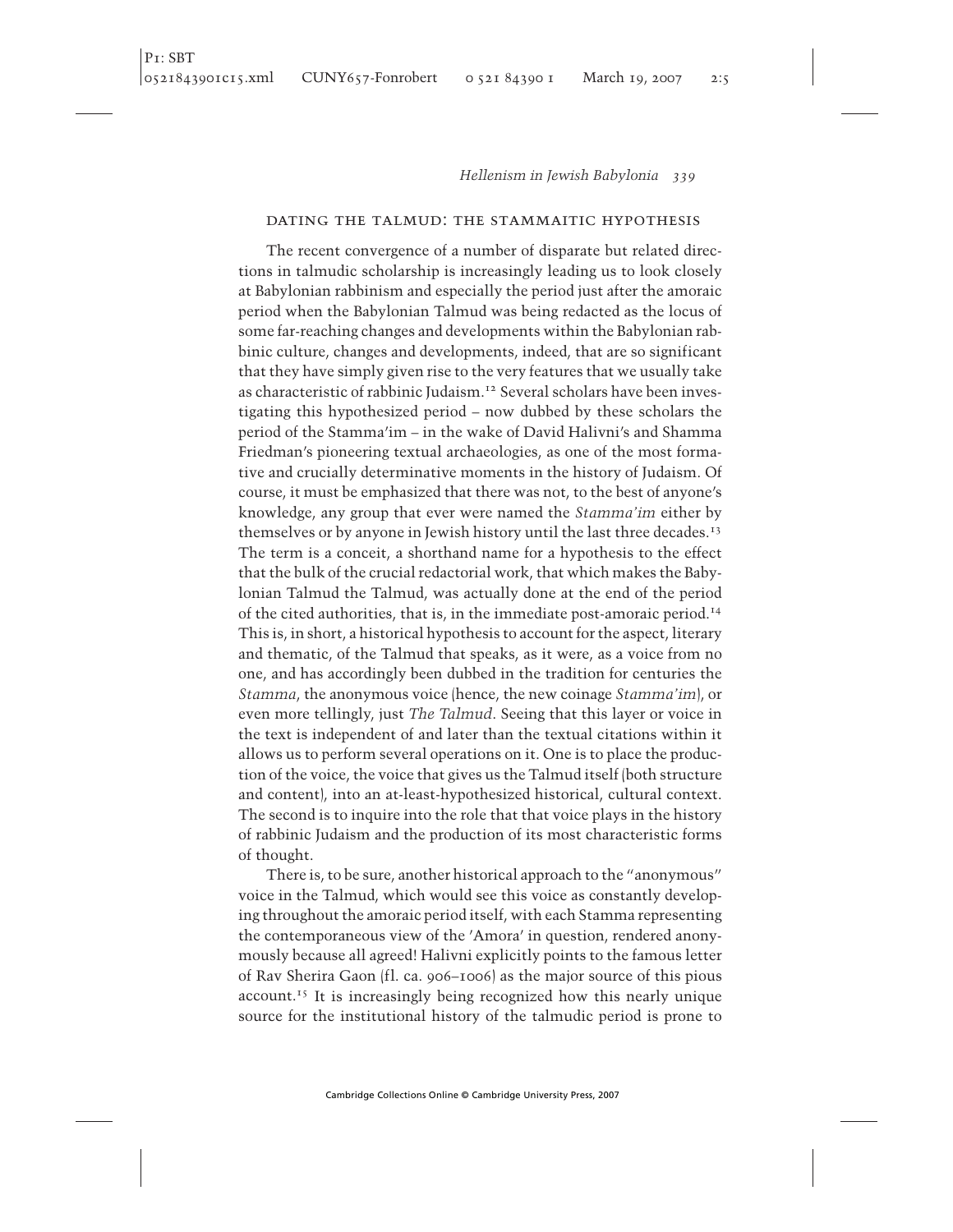systematic distortion via anachronism, that is, simply projecting backward (nearly five hundred years) institutions of its own time to the talmudic past. Much of our progress in the historiography of the talmudic period consists of critical work on the positions occasioned by this source. Richard Kalmin has produced some of the most painstaking work that has been done to disprove this traditional view and establish a new hypothesis in his 1989 monograph devoted to the subject.<sup>16</sup> In this book he has made clear the distinctions between the major extant views:

This difference of opinion concerning the redaction of the Talmud is in large part a dispute over who authored the stam, the anonymous layer of the Talmud. In the anonymous layer, the Tannaitic and Amoraic portions of the Talmud are analyzed, explicated, and when necessary, emended and completed. In other words, this Tannaitic and Amoraic material was edited by the stam. According to the theory of Saboraic redaction, the Saboraim authored the stam, while according to the theory of continuous redaction, the stam derived from all Amoraic generations. According to the theory of stammaitic redaction, the bulk of the stam was produced by the stammaim, sages whose names have not survived within the Talmud itself.<sup>17</sup>

What Kalmin successfully shows is that the anonymous voice nearly always – if not always – comments on the named utterances of even the latest of 'Amora'im, and the opposite is never the case, and, moreover, the anonymous voice frequently misunderstands or even wilfully distorts the meaning of earlier named utterances in its drive for a coherent literary/logical structure, the *sugya'*. This suggests strongly, if, I will confess, not entirely ineluctably, that the work of Stamma'im (here to be understood simply as the producers of the *Stam*) was done after the production of the various chronological layers of named tradents had, as it were, had their say.<sup>18</sup> For the purposes of my argument here, the only important assumption is that the essential work of redaction was in the post-amoraic late fifth–sixth centuries or later and that it was so substantial as to make the term "redaction" a misnomer. The Talmud and its major discursive peculiarities – the very traits that make rabbinic Judaism what it is, that we so often think of when we talk about rabbinic Judaism – are the product of a time beginning in the late fifth century and continuing perhaps for decades or longer.<sup>19</sup> These points seem to me well established, inter alia, by Kalmin's own work in that monograph.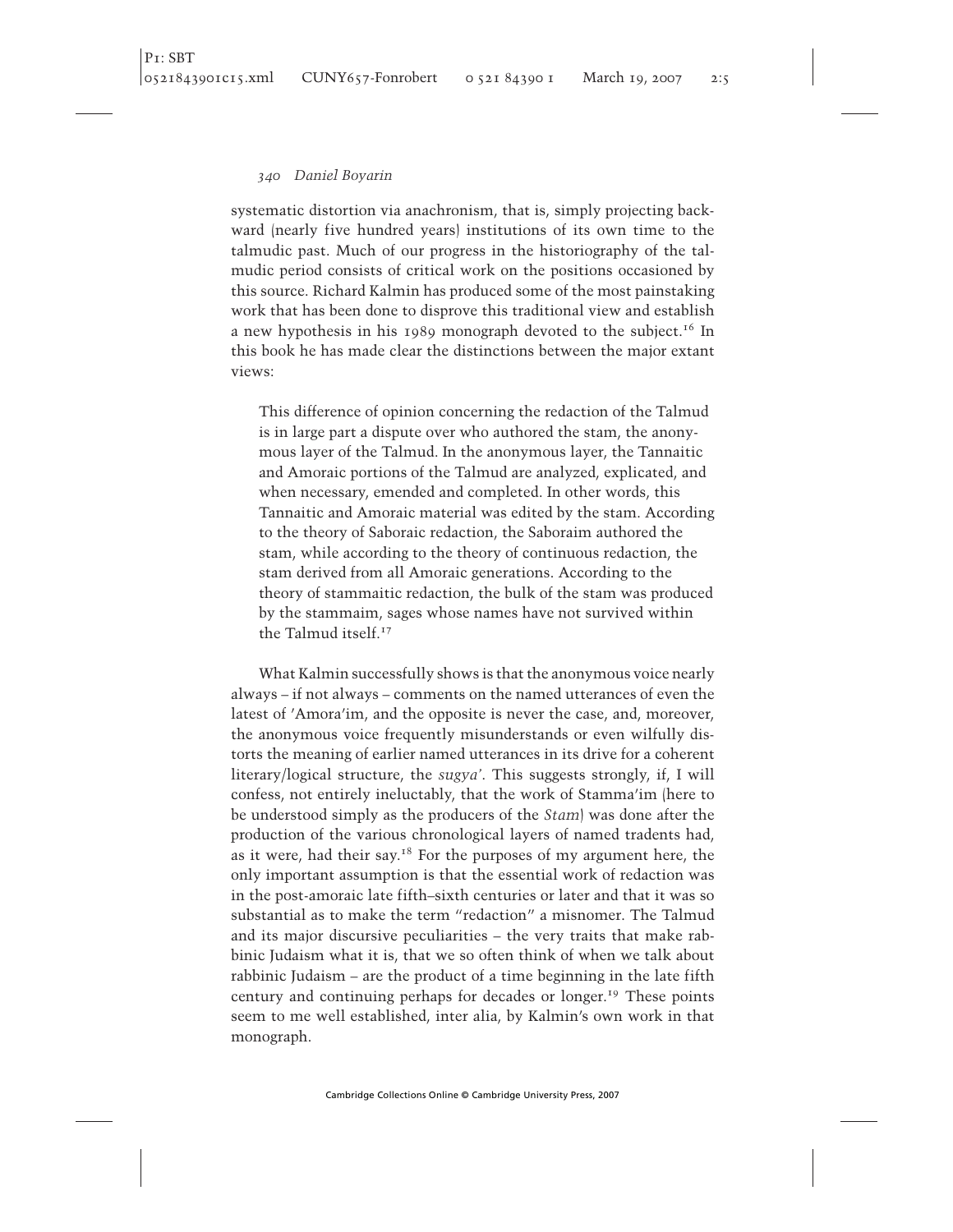Kalmin himself remains "unable to account for the advent of a new era, characterized by anonymous editorial activity, coming after the conclusion of the Amoraic period." He rejects with good reason the traditional explanation offered by Rav Sherira Gaon that in 469, the 'Amora'im ceased their activities owing to a persecution on the part of Yazdigird,<sup>20</sup> as well as its modern variants as yet another iteration of the discredited "lachrymose" theory of Jewish history, concluding only that "we have no choice but to acknowledge our ignorance regarding the critical issue of the transition from attributed to unattributed discourse."<sup>21</sup>

What needs to be added to this point is that Rav Sherira's opinion is of a piece with other aspects of his entire picture of the development of the Talmud. He retrojects into the amoraic period the types of institutions that he knows from his own time and the preceding centuries, namely, the existence of large, formally constituted *yeshivot*, which are administered and led by a succession of leaders. In the context of such an institution, it is just about possible (but I think even then hardly plausible) to imagine that the work of a particular given "generation" – whatever that might quite mean – is redacted and entered into a developing schooltext, which is then handed on and added to by another generation of named scholars who are then redacted once again. Moreover, if there was no great institutional change that took place between amoraic and later times, the necessity for an external explanation of such a discursive shift as the cessation of this process becomes, as well, vitally necessary. In a book written three decades ago, the importance of which, I think, the measure has not yet been wholly taken, David Goodblatt demonstrated that the great institutional *yeshivah* is a product of the post-talmudic period, while study in the amoraic period was characterized by ad hoc study circles centered around individual teachers.<sup>22</sup> Both Rav Sherira's account of continuous creation and his "lachrymose" explanation for its end become obviated by the lack of an institution in which such literary activity could take place, and we require a different kind of historical explanation for both institutional and discursive shifts.

The work I am doing here provides, I think, such an alternative historical hypothesis to that traditional one. A conjecture that I have begun developing elsewhere links three highly significant historical and cultural developments and locates them in the late fifth and sixth centuries. These are  $I$  the foundation of the great talmudic academies or yeshivot, which Goodblatt showed to be post-amoraic and Isaiah Gafni showed to be highly comparable in structure and tone to the great Christian (East Syrian) school in Nisibis = institution;<sup>23</sup> 2) the actual redaction of the Talmud together with its constitutive stammaitic layer  $=$  curriculum; and finally 3) the production of the Yavneh myth, a grand myth of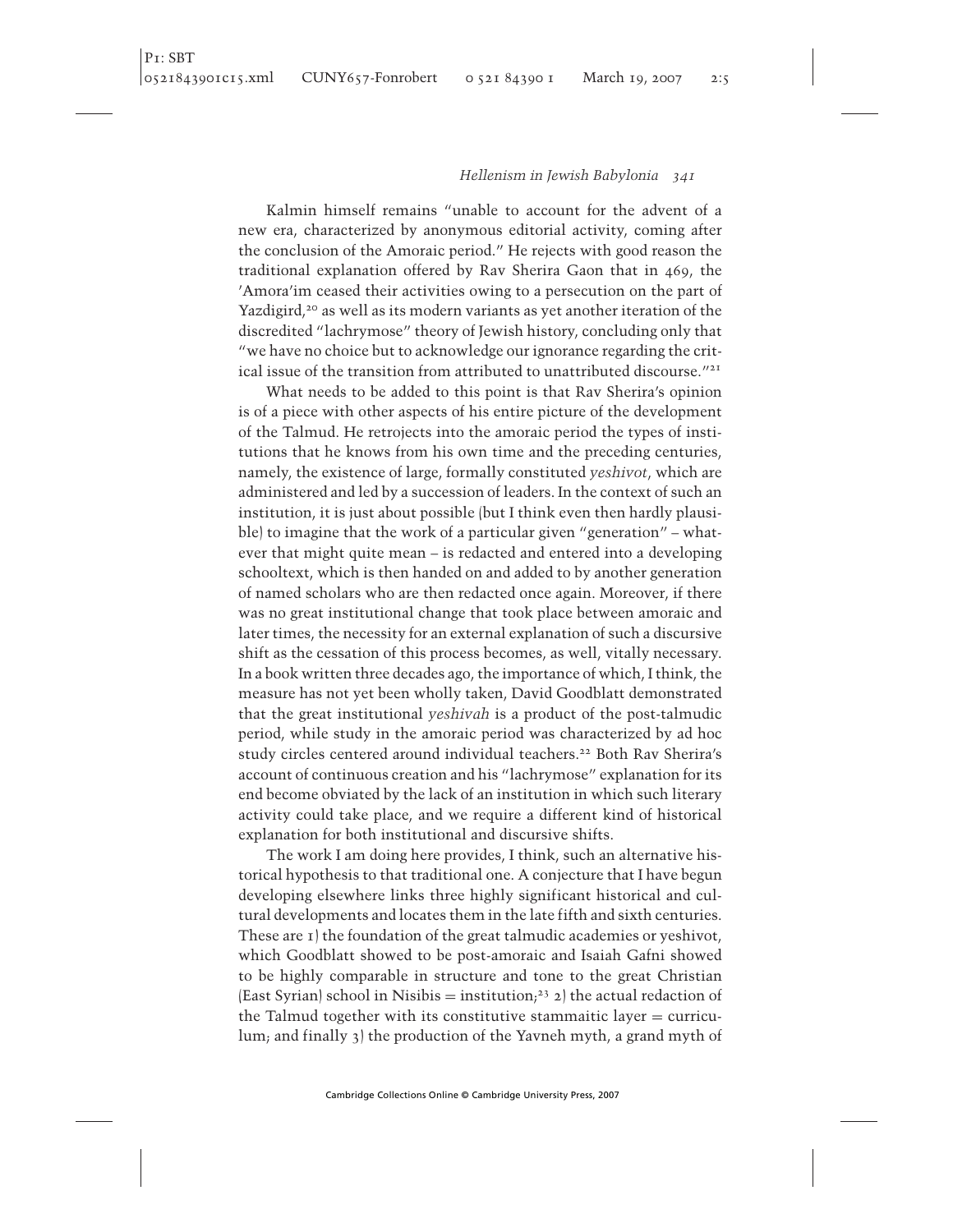origins for rabbinic Judaism  $=$  founding legend<sup>24</sup> – comparable at least in part to the story of the alleged School of the Persians at Edessa as the origin for the School of Nisibis.<sup>25</sup> The new institution and the new form of study as well as the new text all hang together on this theory. The hypothesization of the crucial role of the late redactors, these anonymous "Stamma'im," in forming the rhetorical structures of the Talmud, when put together with their increasingly appreciated role in shaping the talmudic legends (especially about Yavneh)<sup>26</sup> and the historical insight that the institutional yeshivah is also a product of this period, provides us with a powerful historical hypothesis and an attractive historical context for the formation of major structures of rabbinic Judaism in the late fifth and sixth centuries: Institution (yeshivah), founding text and curriculum of study (Talmud), theological innovation (indeterminacy of meaning and halakhic argument), and practice (endless study as worship in and of itself) all come together at this time to produce the rabbinic Judaism familiar to us until this day.

We have to stop, I think, speaking of the *redaction* of the Talmud, as if there were a Talmud already to be redacted (or even several to be combined, selected from, and redacted) and talk instead about the *production* of the Talmud in this period. The Stamma'im who produced the Talmud were so successful in "hiding" themselves that they were able to retroject those patterns and make it seem as if they were a product of a "real" Yavneh of the first century.<sup>27</sup> As David Halivni makes richly clear, it is at least a likely hypothesis that the vast bulk, if not all, of the characteristic Babylonian talmudic dialectic practice is to be attributed to the anonymous voice.<sup>28</sup> He writes that "all we have is what we see before our eyes which comes out of the Talmud itself. In the Talmud the anonymous portions constitute the spinal cord of the *sugya*: they object and they answer, they build and tear down and come to conclusions. ... The stammaim created the *sugya*."<sup>29</sup> To the extent that it is this redactorial level and voice that contribute so much to that which makes the Talmud unique and meaningful (as appears in such common usages as "The Talmud says" referring to the anonymous layer), it is justifiable to investigate this voice in its *hypothesized* historical context of the late fifth and sixth centuries (and even perhaps extending later than that), which will enable us, presently, to hazard a way through Kalmin's aporia. The importance of the painstaking work that scholars have done on "redaction" and the critical separation of literary layers in the Babylonian Talmud now comes into its own as providing a new set of historical and cultural contexts for perceiving, analyzing, and synthesizing the determining cultural work that constitutes the Talmud and, hence, its culture as a culture.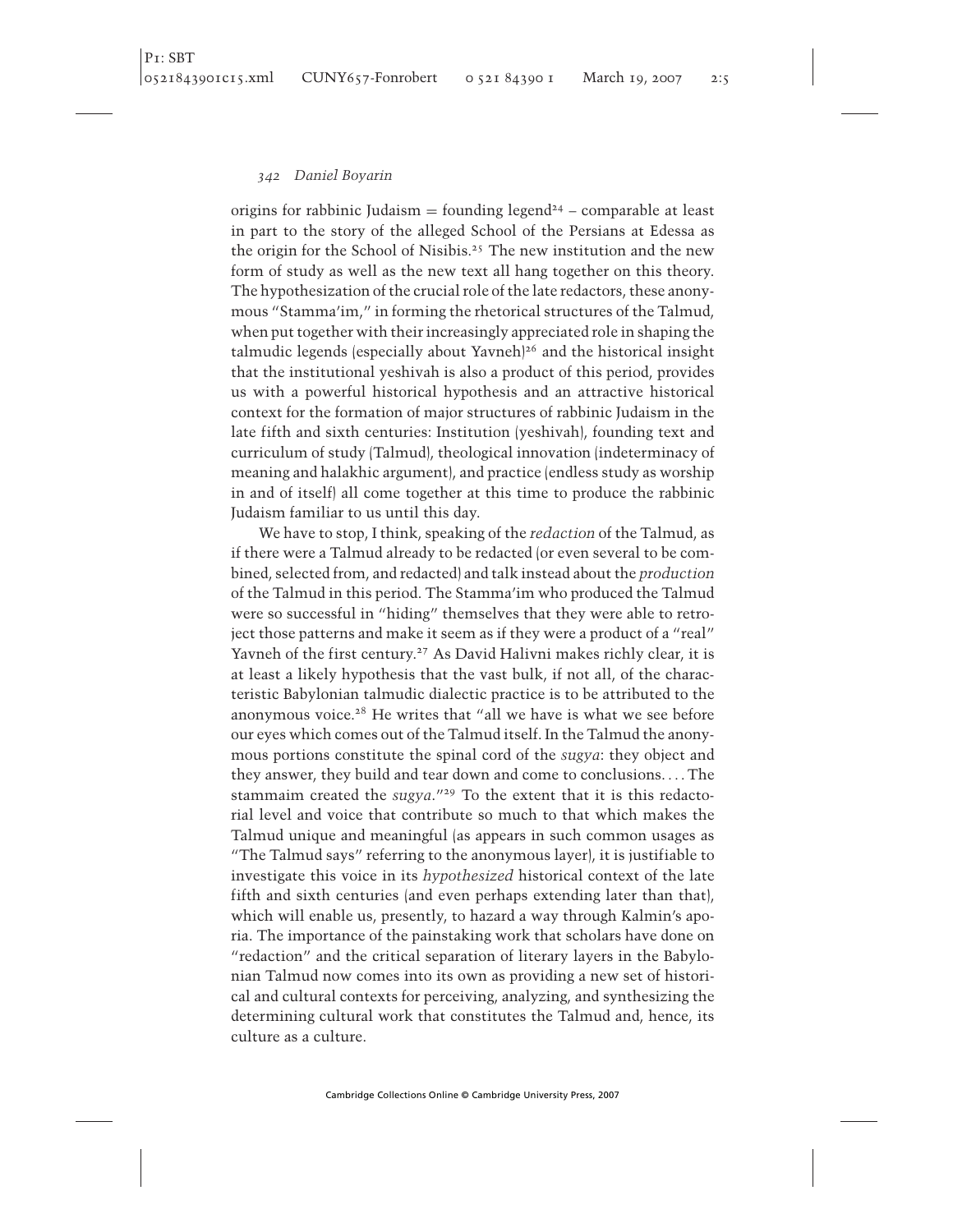## between the talmuds

Zecharia Frankel's classic observation in the nineteenth century that "the Yerushalmi will frequently raise questions or objections and never supply an answer to them. This phenomenon is extremely rare in the Bavli"<sup>30</sup> requires some reframing in my view. Frankel surely meant to indicate a certain defect in the Yerushalmi, an apparent willingness to abandon discussions in midstream. When looked at, however, from a non-Bavliocentric point of view, this translates as the willingness of the Yerushalmi to declare that one opinion is wrong and another right, while the Bavli's practice of refusal of such closure discloses the stranger and more surprising epistemology.<sup>31</sup> It is a key feature of the Babylonian Talmud that its dialectic seems most often to be there for its own sake, that even the attempt to achieve truth through logical procedure has been abandoned (or transcended) in favor of the pure spiritual pleasure of the logic chopping.<sup>32</sup> I would place the two Talmuds clearly in diachronic relation. The Palestinian Talmud was redacted on all accounts in the third quarter of the fourth century or so, while the Babylonian Talmud is some century and a half or two centuries later. Rather than presenting the practice of the Palestinian Talmud as a deviation, a "rejection," I would prefer to imagine that it was the practice of the Babylonian Talmud that was constituted through a renunciation of the desire for "certain knowledge." The making of decisions is, after all, the more obvious telos of an intellectual endeavor, while the "the chaos of speculation" and "plurality of possibilities," the endless deferral of decision that characterizes the Babylonian Talmud, is more of an innovation.<sup>33</sup>

The work of Christine Hayes is also very instructive in this regard. Hayes (1997) articulates the distinction between two modes of understanding the differences between the Talmuds as an "external" approach that sees these differences as being the product of "cultural, regional, historical factors," versus an "internal" approach that sees the differences as "textual, exegetical/hermeneutical, dialectical, redactorial," but also then as "the natural evolution of a complex and fertile core tradition." I am exploring here a third option, one that deconstructs the very opposition between "external" and "internal" approaches, namely, positing that precisely the textual, exegetical/hermeneutical, dialectical, redactorial factors are themselves bound up with complex historical, cultural interactions between the rabbis, respectively, of Palestine and Mesopotamia and the other communities in which they were embedded. To put this another way, Hayes considers that a "reductive historical approach" "posits historical and contextual reasons for halakhic differences between the two Talmuds ...that ignore the textual,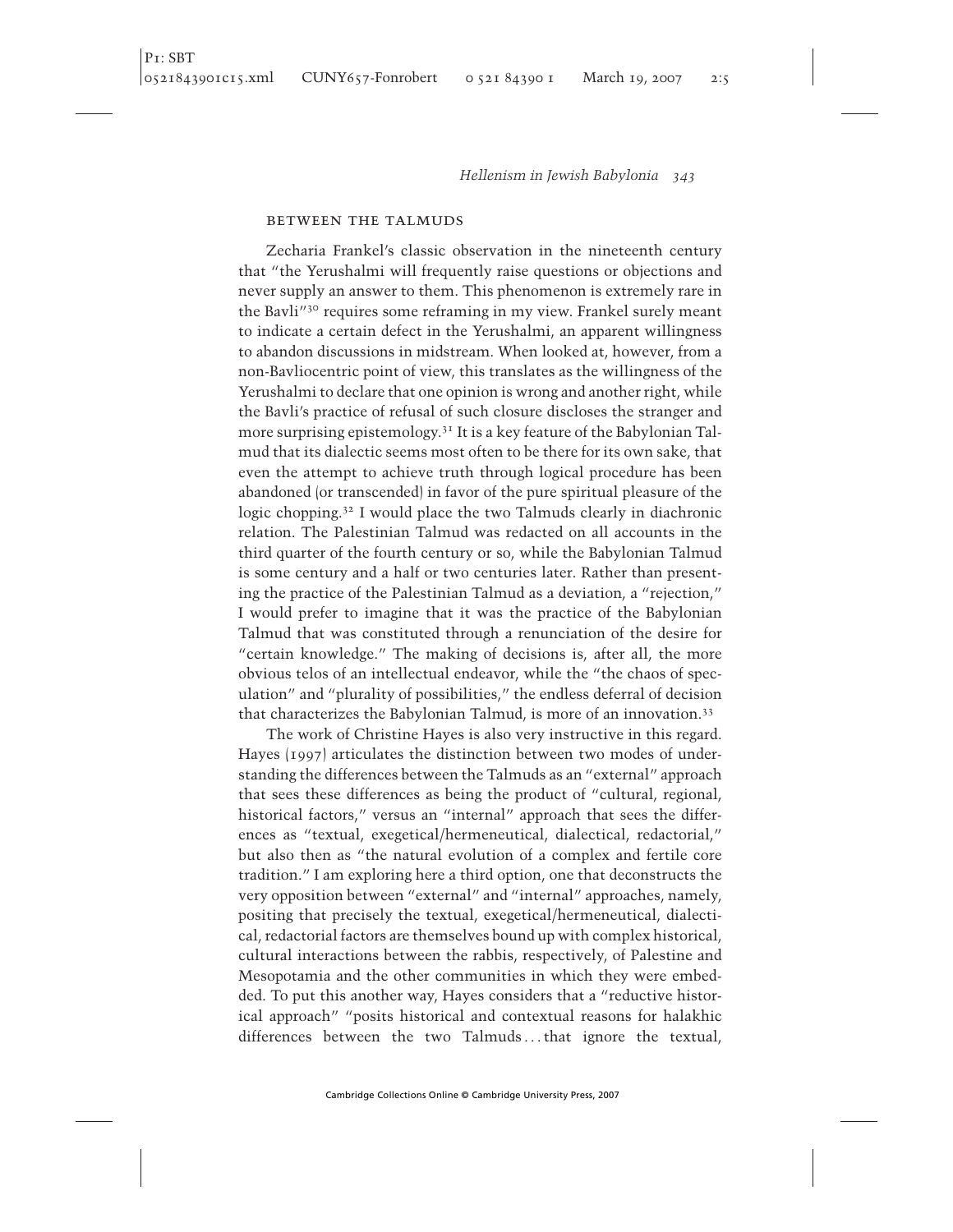hermeneutical, and dialectical characteristics of the sources in question" (1997, 3–4), but she does not seem to inquire into the historical and extratextual reasons for precisely those different "characteristics of the sources in question," which is the project of this current work of mine. Hayes explicitly allows us to see "historical" factors only when the respective exegetical methodologies of the two Talmuds are "muted, compromised, or distorted" (1997, 8), whereas I am seeking the history made precisely in and by the formation of those distinct exegetical methodologies and discursive practices more generally.

The diachronic difference between the two Talmuds adds up to a significant epistemic shift between the earlier and the later stages of rabbinic thought.<sup>34</sup> In that shift, within rabbinic Judaism, the Logos, one of the central theological entities of the common Judeo-Christian heritage of Judaism and Christianity, is shattered, with the notion of determinate meaning giving way to a notion of truth not as unitary and univocal but as plural and indeterminate, like the sparks struck by a hammer from a rock.<sup>35</sup>

The Palestinian Talmud seems to consider determination of the correctness of one of the views of paramount importance, whereas for the Babylonian, it is most often the case that such an apparent proof of one view is considered a difficulty (*kushi'a*) requiring a resolution that, in fact, shows that there is no resolution, for "These and these are the words of the Living God." David Kraemer writes: "This contrast in overall compositional preferences may be the most important difference between the Bavli [Babylonian Talmud] and the Yerushalmi [Palestinian Talmud]" (1990, 95). When seen, as it traditionally is, from the point of view of the Bavli – after all, the hegemonic work for rabbinic Judaism – the practice of the Yerushalmi can seem as strange and even defective. This crucial, if not determinitive, epistemic shift within Babylonian rabbinism that comes, on my hypothesis, fairly late in the day should be, I now suggest, read in the context of a late ancient Mediterranean culture in general.

I would like to explore here this development as one case for a conjectured growing interaction between Mesopotamian Jews and a Hellenism promoted in the East by its Christian connections. I begin by reconsidering and elaborating on a fascinating development within Greek culture, especially but not only Christian, during the relevant period. In his historical account of the drive of the orthodox Church toward *homonoia*, single-mindedness, and of the fate of disputation in the formation of Christian orthodoxy, Richard Lim (1994) provides a crucial context for reading the history of disputation and its theological place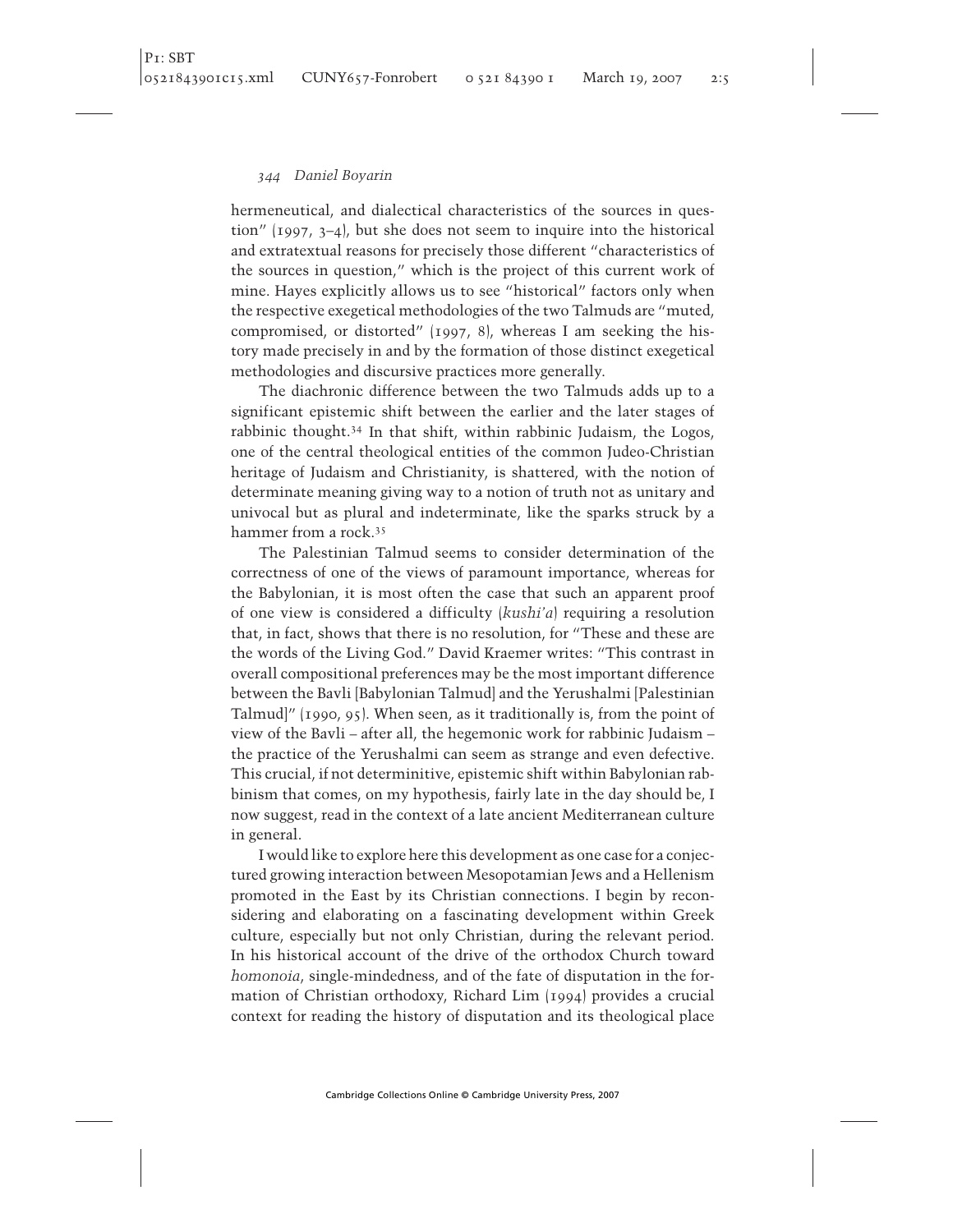in the formation of rabbinic Judaism, as well. As Lim demonstrates extensively, the notion of homonoia, the notion that Christian truth must be one, immutable, and *undebatable*, was a long time developing.<sup>36</sup> Its development coincides, moreover, as argued especially by Virginia Burrus, with the displacement of the Logos theology of ante-Nicene Christianity.<sup>37</sup> One possible context for that development could be, of course, the shift of Christianity from embattled sect to state religion of the empire.

Lim points out that in Origen's mid–third century, we find "the use of public debate as a means for restoring social order and discipline within divided Christian communities" (1994, 17). As paraphrased by Lim, the *acta* of one such a debate present a "prevailing tone" that is "of a friendly conversation: the sincere goodwill demonstrated by Origen and his respondents recalls the intimate collegiality of Plutarch's dialogues" (1994, 19), and indeed, upon being caught by Origen in a reductio ad absurdum, his disputant concedes defeat and agrees never to express Christological opinions again.<sup>38</sup>

What is important here is the emphasis on rationality and dispute as modes for arriving at agreement. This pattern is more or less characteristic of the Palestinian Talmud, roughly contemporary in time and exactly coterminous in the space of its production with Origen's own Palestinian activity.<sup>39</sup> Within that earlier Talmud, reasoned argumentation not infrequently results in one or another of opposing views being discredited. Origen, likewise, insists that Christians were not "of one mind," not as a concession,<sup>40</sup> but rather as part of a refutation of Celsus's imputation that Christianity has become degenerate as it has grown in numbers:

From the outset there were disagreements among the believers about the interpretation of the books regarded as divine. At least, when the apostles were preaching and the eyewitnesses of Jesus were teaching his precepts, no minor dispute in the Church took place among the Jewish believers about those of the Gentiles who were converted to the faith; the question was whether they ought to keep the Jewish customs, or if the burden of clean and unclean meats ought to be taken away so that it would not be a load upon those Gentiles who abandoned their traditional customs and believed in Jesus.<sup>41</sup>

Origen goes on to cite Paul's disputes with other Christians about the nature of the resurrection and even Timothy's refutation of "the gnosis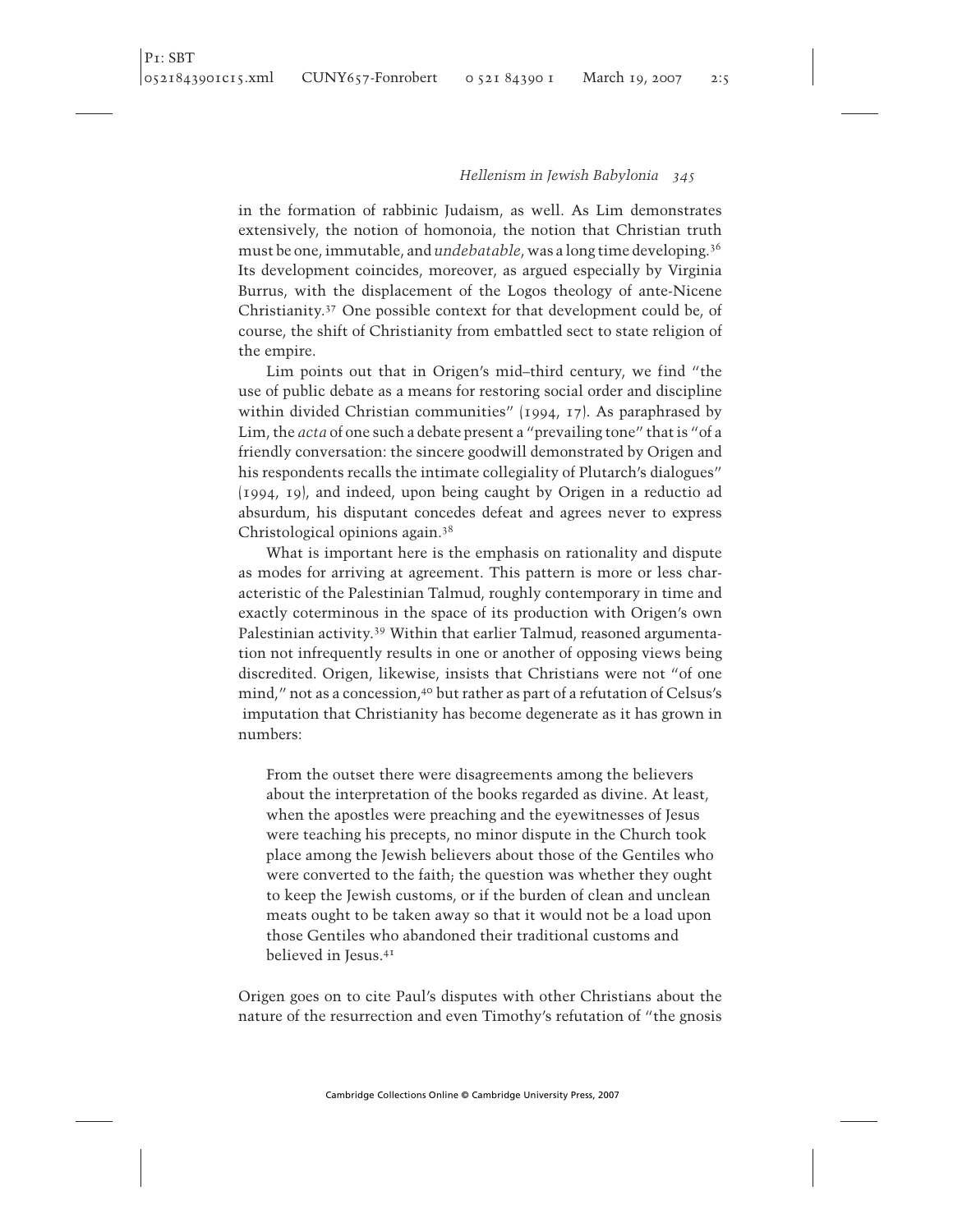which is falsely so-called" as other examples of the differentiations in views between "believers" at even the earliest beginnings of the Jesus movement, as indeed had Justin before him.

Origen's practice in his *dialektoi* suggests that in spite of the endemic nature of disagreement among Christians, he believes that there is finally truth and that it can be discovered through rational means and via disputation:

The man who is qualified in medicine is he who is trained in the various sects and who after examining the several schools of thought with an open mind chooses the best; and a man who is well advanced in philosophy is he who by having known about several schools of thought is trained in them and follows the doctrine which has convinced him. So also I would say that a man who looks carefully into the sects of Judaism and Christianity becomes a very wise Christian.<sup>42</sup>

In the end, for Origen, "Christ gave to the Church, whom He had gathered in from the prostitution of many philosophical doctrines, pledges of future perfection, and put this necklace of obedience on her neck."<sup>43</sup> but the Christian attains to this perfection only after thoroughly studying philosophy, which is, for Origen, "cosmetics for the soul" through which "the vanity of the world is discovered and the deceitful marvels of perishable things are rejected."<sup>44</sup> Orthodoxy itself, for Origen, is not so much a fideistic gesture as the carefully derived product of right reasoning and right dialectic from right principles.

Lim very carefully documents the political and social shifts in a late Roman Christian society that transformed it from one in which controlled dissensus was not a threat but a resource to one of "simplicity," the notion that there is and always had been only one truth and the social ideal is homonoia*,* total agreement without discussion or dispute. These shifts in the modes of discourse were central in the transformation of the classical world into the world of the Byzantine culture:

An intensified advocacy for apophatic simplicity as a paradigmatic virtue was but one of many results of this confluence of competing interests. Many individuals and groups sought to domesticate the perceived threat of dissensus in public disputing, choosing from various ideological strategies and cultural values to mobilize hierarchical forms of authority against a culture that validated individualistic claims and rational argumentation. (Lim 1994, 20)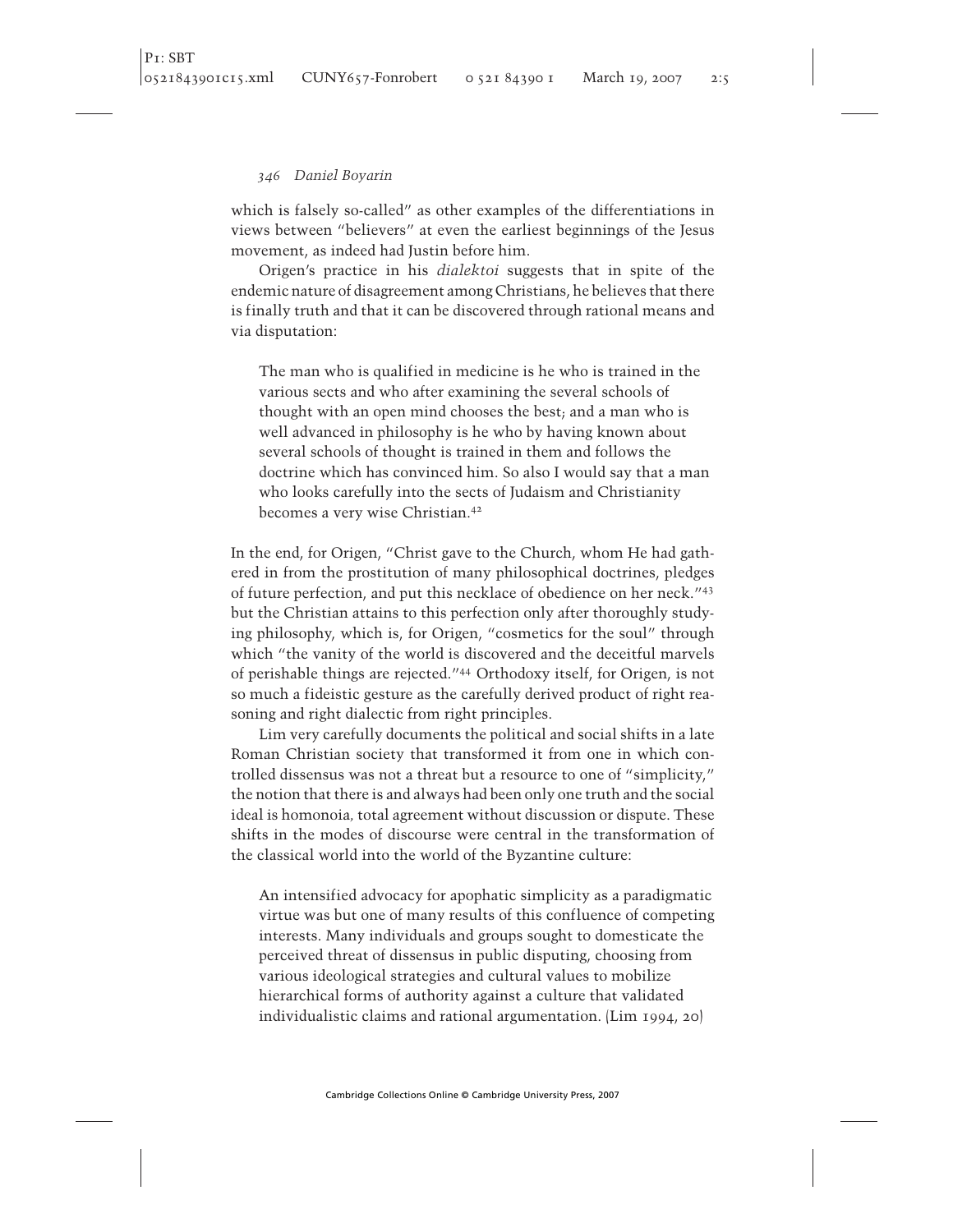With the close interaction between Syriac and Greek Christian thinking, beginning at least with Efrem, the kataphatic/apophatic distinction, preferring the latter, pushes its way eastward, ever gathering strength. Evagrius of Ponticus's spirituality has a powerful influence on Isaac of Nineveh, a figure "who represents the culmination of East-Syrian monastic spirituality."<sup>45</sup> This development extends, moreover, beyond the confines of Christian intellectual culture, as we shall yet see.

This is precisely the historical context within which the classical rabbinic literature came into being, as well. However, while equally transformed within this period in its ideals of discourse, rabbinic Judaism went in what seems *at first glance* the opposite direction from orthodox Christianity. Since rabbinic Judaism has been interpreted by scholars more as an essence than as a historical and historically shifting cultural form, it is not surprising that it has not been much studied in the context of the histories of the developing discourses about discourse within the late Roman cultural world. While early Palestinian rabbinism manifests a version of the dispute pattern, however, later and especially Babylonian rabbinism defeated dialectic instead by promoting a sensibility of the ultimate contingency of all truth claims. Thus, while dialectic is, of course, the very stuff of the Babylonian Talmud, it almost never issues in agreement. The Babylonian talmudic text elaborates a third term in the paradigm, neither dialectic toward agreement nor the rejection of dialectic, as the Christians had, but rather dialectic without telos: Without ever reaching agreement or even seeking to do so, *dispute that cannot ever be resolved as both holy rabbis are always already right even when they directly contradict each other.* The practice of dialectic is, then, a pseudodialectical practice, a devotional – or even liturgical<sup>46</sup> – act (known as "enlarging the Torah and making it wonderful") and not truly an intellectual one. Better put, perhaps, it is a devotional (as opposed to teleological) use of the intellect. In the earlier Palestinian rabbinic imagination, presumably sufficient investigation could discover the original truth, whether Hillel's or Shammai's, similarly in this respect to the earlier dispute pattern described by Lim for ante-Nicene Christianity; by the latter stratum, the contradictory views of the disciples of both of these sages are being declared equally the words of the Living God in direct contravention of the original model of decline from an original situation of truth and homophony. The (hypothesized) Stamma'im have moved beyond a notion of rational discovery of truth (or at least the securing of agreement) through dialectic into a realm in which the words of the Living God are paradoxical, self-contradictory, undecidable, and undiscoverable and talk goes on forever.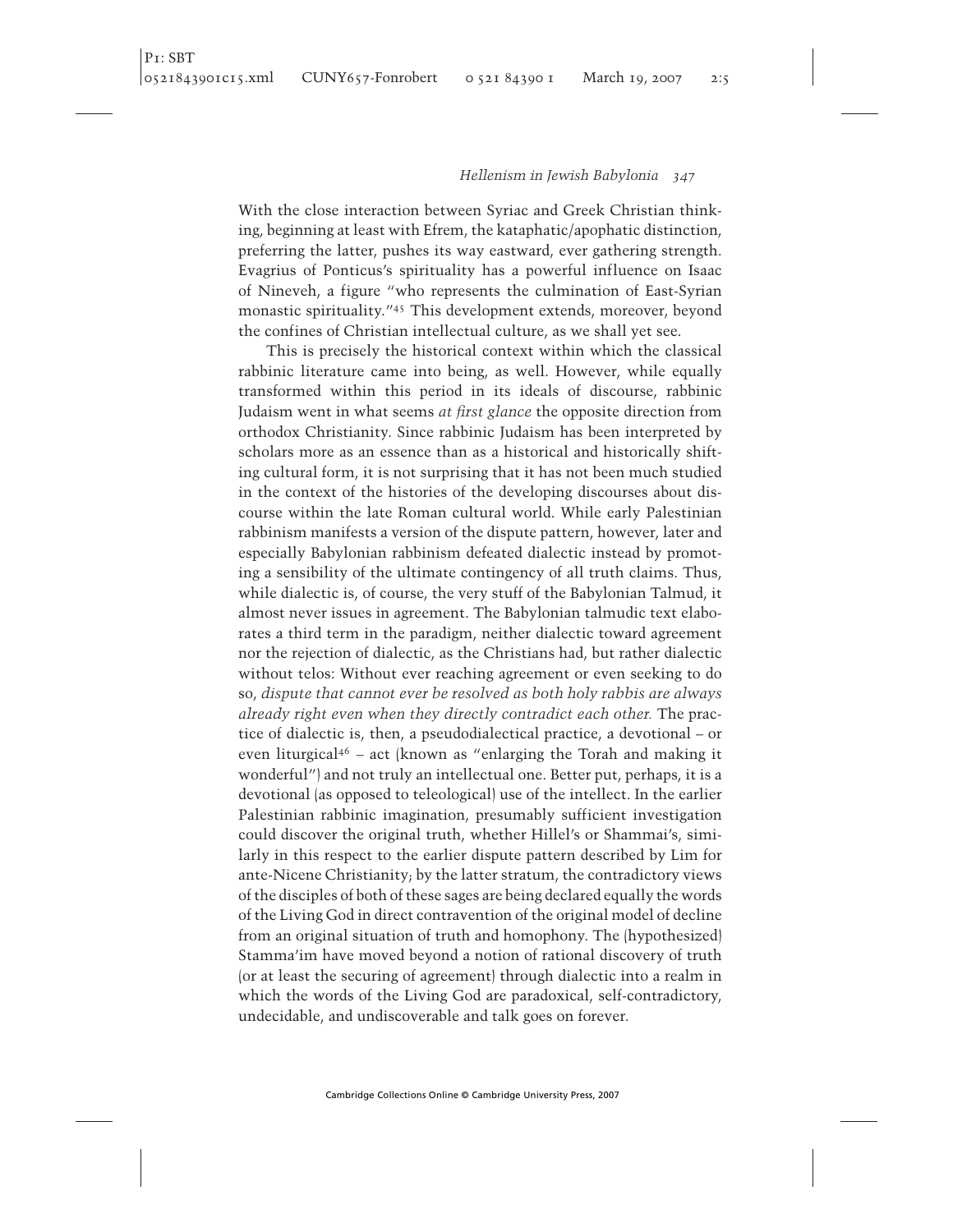# dialectic and divination

A remarkable story in the Talmud is a product, I reckon, of this epistemic shift:

Rabbi Yehudah said that Rav said: In the hour that Moses ascended on high, he found the Holy Blessed One sitting and tying crowns for the letters. He said before him: "Master of the Universe, What [lit., who] holds you back?" He said, "There is one man who will be after several generations, and Akiva the son of Joseph is his name, who will derive from each and every stroke hills and hills of halakhot." He said before him: "Master of the Universe, show him to me." He said to him: "Turn around!" He went and sat at the back of eight rows [in the study house of Rabbi Akiva], and he didn't understand what they were saying. His strength became weak. When they reached a certain issue, the disciples said to him [to Akiva], "From whence do you know this?" He said to them: "It is a halakhah given to Moses at Sinai." [Moses'] spirit became settled.

He returned and came before the Holy Blessed One. He said to him: "Master of the Universe, You have such a one and yet You give the Torah by my hand?!" He [God] said to him: "Be silent! That is what has transpired in My thought." (B. Menahot 29b)

It is, to be sure, difficult to assert positively a late date for this narrative, given its attribution to Rav Yehudah in the name of Rav, but, in any case, it is clearly of Babylonian provenence and at the earliest a product of the early fourth century, even if this attribution be deemed reliable.

In this talmudic story, knowledge is thoroughly opaque in its form; no one, not even Moses himself, could possibly know what Rabbi Akiva knows nor contest rationally his interpretive assertions. The latter's mode of interpretation of the Torah could be fairly characterized as divination clothed in the language of tradition. Rabbi Akiva's "divination" – if I may call it that – seems to involve something like contemplation of the serifs of the letters to divine their meanings. Rabbi Akiva seems to be dangerously innovating using virtually divinatory methods, but the tradition (Moses) is mollified (at least somewhat) when he describes the contents of his divination as having been transmitted (only to him?) from Moses at Sinai. It will be seen that something like apostolic authority is being promulgated here. The only way that such knowledge could be achieved, moreover, is via access to the traditions of the particular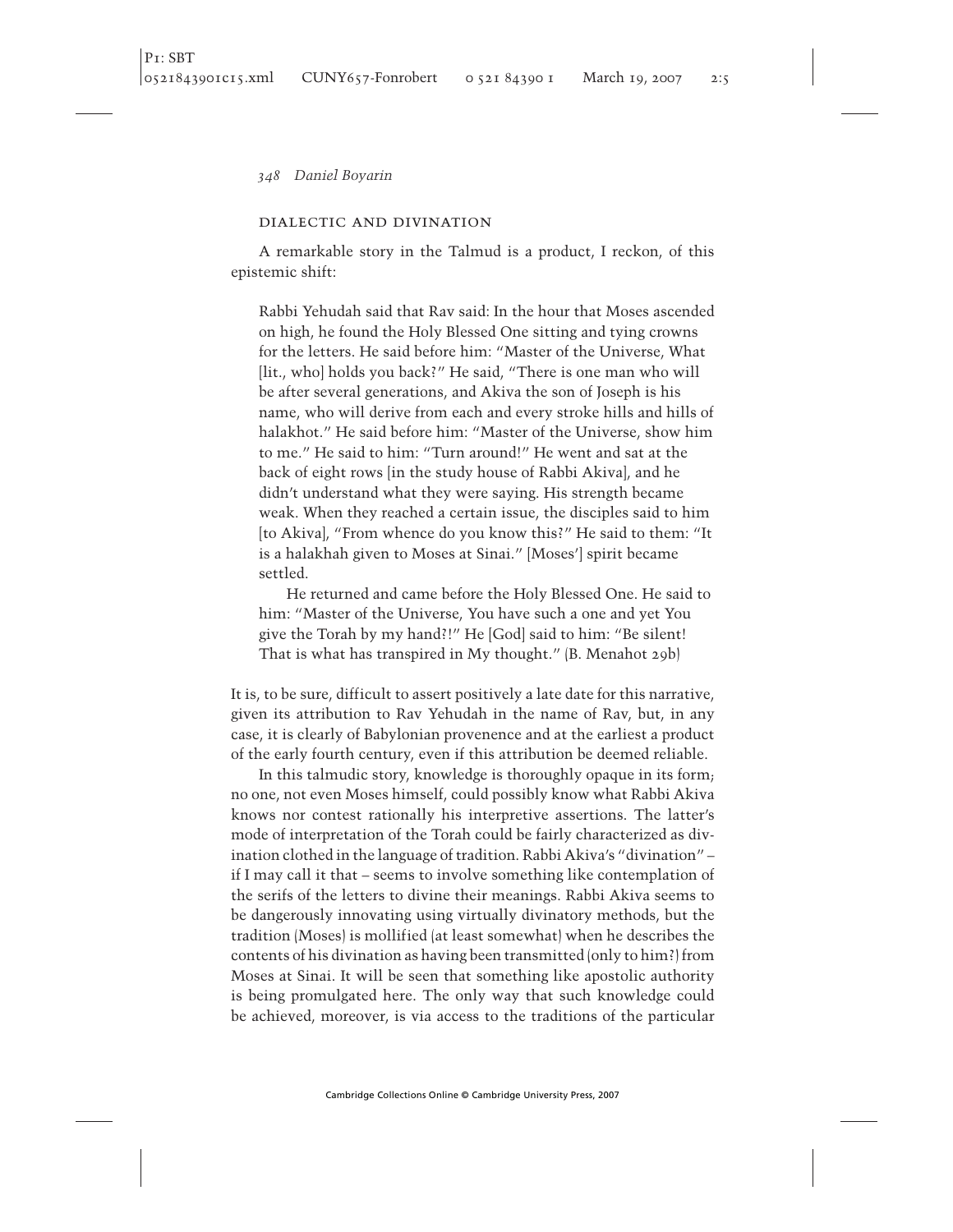community. Who but an Akiva could know what is meant by jots, tittles, and decorations on letters? And how could we know other than by being his disciples? Moses would represent on this account a more rational, logically based reading of the Torah, while Rabbi Akiva represents almost a postrational account.

I would like to suggest that this story represents a conflictual moment in the historical development of Babylonian rabbinism, one in which earlier dialectical methods for discovering truth were beginning to be replaced by divinatory and traditionalist ones, while at the same time the act of study was made an end in itself, not requiring any results to achieve its religious purpose, the notion that becomes, incidentally, determinative within later rabbinic Judaism as the concept of Torah for its own sake (*torah lishmah*). This is, itself, strikingly akin to the place of dialectic and study within the East Syrian school of Nisibis as described by Becker and bespeaks some kind of cultural interaction between the two communities, without asking for or even imagining the validity of inquiry into or a model of a specific historical account of influence in one direction or the other.<sup>47</sup> Indeed, the time has come, I think, to cease thinking in terms of influence and think, rather, of shared and overlapping cultures imbricated on each other and partly simply just the same culture in different variants.<sup>48</sup> In the face of Moses' demand, as it were, for rational understanding of Rabbi Akiva's discourse, he is told, in effect, to be silent and have faith. Moses' faith is, however, to be tested even more severely, for

He said to Him: "Master of the Universe: You have shown me his Torah, show me his reward." He said to him: "Turn around!" He turned around and saw that they were weighing the flesh of Rabbi Akiva in the market [after his martyrdom]. He said to Him: "Master of the Universe, this is the Torah and this is its reward?!" He said to him: "Be silent! That is what has transpired in My thought."

This silence is redolent of the silence of the apophatic moment in Christian theology, as well. Without determining lines or directions of influence, indeed denying, as I do, the significance and even possibility of such determination, I would nevertheless submit that such comparisons bespeak a common intellectual, discursive, spiritual millieu between patristic Christianity and Babylonian rabbinic Judaism.<sup>49</sup> I think we are witness in this text to a distinctive turn to both fideism and apophaticism in Babylonian rabbinic circles that answers to similar developments within patristic Christianity both Western and Eastern.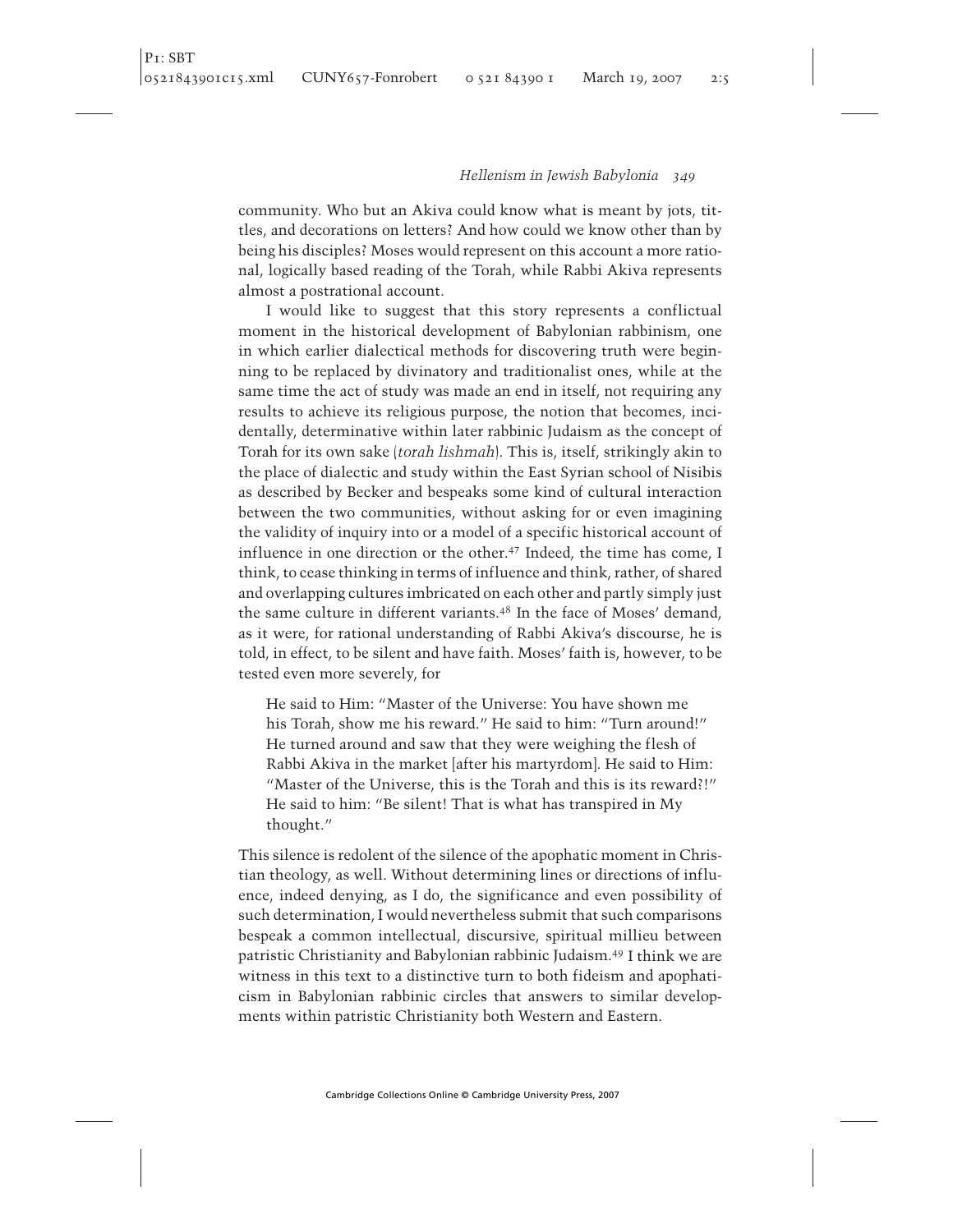The significance of the argument does not rest, however, in the theorization of a particular Christian/Jewish milieu within which the institutions of rabbinic Judaism and the Church of the East developed together. More than that, I am suggesting that we look in general at the Greek intellectual culture of Late Antiquity in its various manifestations as an important aspect of the context within which Babylonian rabbinic Judaism developed even in its phases that are independent of further Palestinian input, subsequent, that is, to the end of vigorous literary creativity in Palestine.<sup>50</sup> The Church of the East (and other Syriac-speaking Christians) provide then a pendant on which to hang – by analogy – the plausibility of claims for Hellenism in Jewish Babylonia as much, or more, than as a vehicle for transmission. The extent to which the post-amoraic rabbinic community in Babylonia seems to have been open to the scholasticism of the Nisibene foundation renders the notion of a hermetically sealed, exclusively inner-directed community less and less convincing.<sup>51</sup> In addition to the Persian connections discovered by such scholars as E. S. Rosenthal and Shaul Shaked and increasingly being exposed by Yaakov Elman,<sup>52</sup> we certainly need, I would suggest, to be looking to the West and the Greco-Roman Christian world as well in order to understand the culture of the Babylonian Talmud.

We can use the evidence of such specific connections to reconstruct a *shared* cultural millieu. Once again, the sophistical doxographers have something to contribute here, for I think that the Kulturkampf being dramatized in the narrative about Rabbi Akiva manifests itself as well in a story that we find in Eunapius. This legend manifests the rivalry between dialectical discussions, on the one hand, and thaumaturgy and divination, on the other, in the latter part of the fourth century (during Julian's reign, the same Julian whom the Christians call "the apostate" and Eunapius "the holy").

In this narrative we are told that a certain Aedesius, a great sophist, had two pupils in the latter fourth century, Chrysanthius and Eusebius. Eusebius remained entirely loyal to the old rule of dialectic and logic, while Chrysanthius became particularly attached to the newfangled doctrines of Maximus: "Now Chrysanthius had a soul akin to that of Maximus, and like him was passionately absorbed in working marvels, and he withdrew himself in the study of the science of divination." Eusebius, it seems, was somewhat in awe of this Maximus, for

when Maximus was present, [he] used to avoid precise and exact divisions of a disputation and dialectical devices and subtleties; though when Maximus was not there he would shine out like a bright star, with a light like the sun's; such was the facility and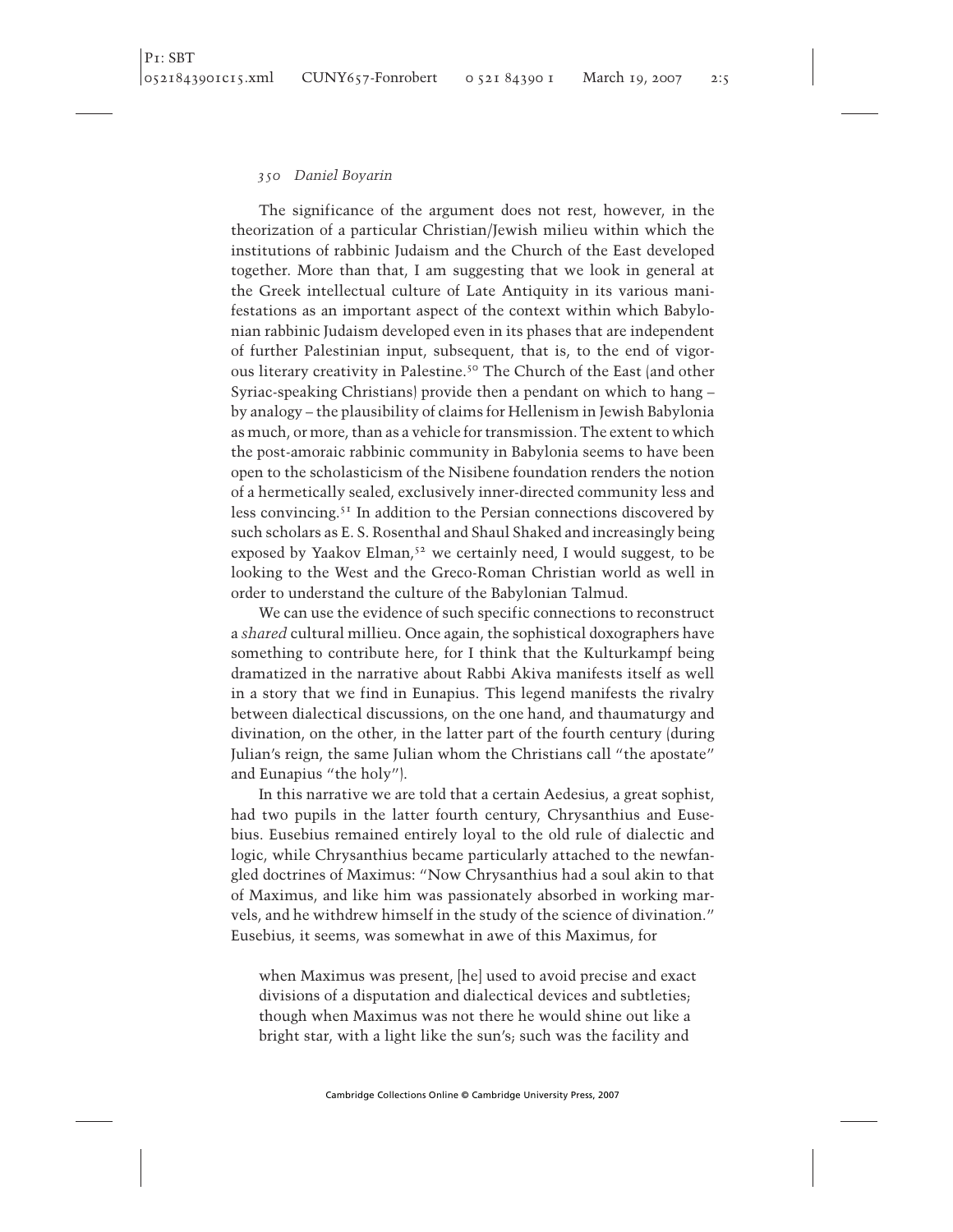charm that flowered in his discourses. ... Julian actually reverenced Eusebius. At the close of his exposition Eusebius would add that these [dialectical discussions, trans.] are the only true realities, whereas the impostures of withcraft and magic that cheat the senses are the works of conjurors who are insane men led astray into the exercise of earthly and material powers.

"The sainted Julian" was puzzled by this peroration that he regularly heard and asked Eusebius what he meant, whereupon the latter said:

Maximus is one of the older and more learned students, who, because of his lofty genius and superabundant eloquence scored all logical proof in these subjects and impetuously resorted to the acts of a madman. ... But you must not marvel at any of these things, even as I marvel not, but rather believe that the thing of the highest importance is that purification of the soul which is attained by reason.

Eusebius receives something of a surprise, for "when the sainted Julian heard this, he said: 'Nay, farewell and devote yourself to your books. You have shown me the man I was in search of<sup>1153</sup> (much like, even verbally, the "You have shown me his Torah" of the talmudic text).<sup>54</sup>

The earlier, traditional commitment to dialectical investigation and surety that logic would provide answers has been rejected, and by no less, it seems, than the sainted Julian, in favor of thaumaturgy and divination. But not without conflict – a conflict. I think demonstrated also in the narrative about Rabbi Akiva. Lim's account of the downfall of dialectic can be extended both further east and outside of Christian circles as well (not, I hasten to add, that Lim had ever said or implied that it was a singularly Christian, or Western, phenomenon).

#### rabbi eliezer at nicaea: rufinus at yavneh

Normally, however, the Babylonian Talmud is characterized by both traditional and critical scholars as the very repository of rational, dialectical discourse.<sup>55</sup> My thesis seems, then, to produce a paradox, arguing for a breakdown of dialectic precisely at a moment of its seemingly most vigorous development. We may be able to gain some further insight into this development within rabbinic discourse via comparison with seemingly very different shifts in the patterns of Christian discourse and, in particular, by reading a very familiar (redacted in the stammaitic period)<sup>56</sup> talmudic story about Yavneh in the context of an equally powerful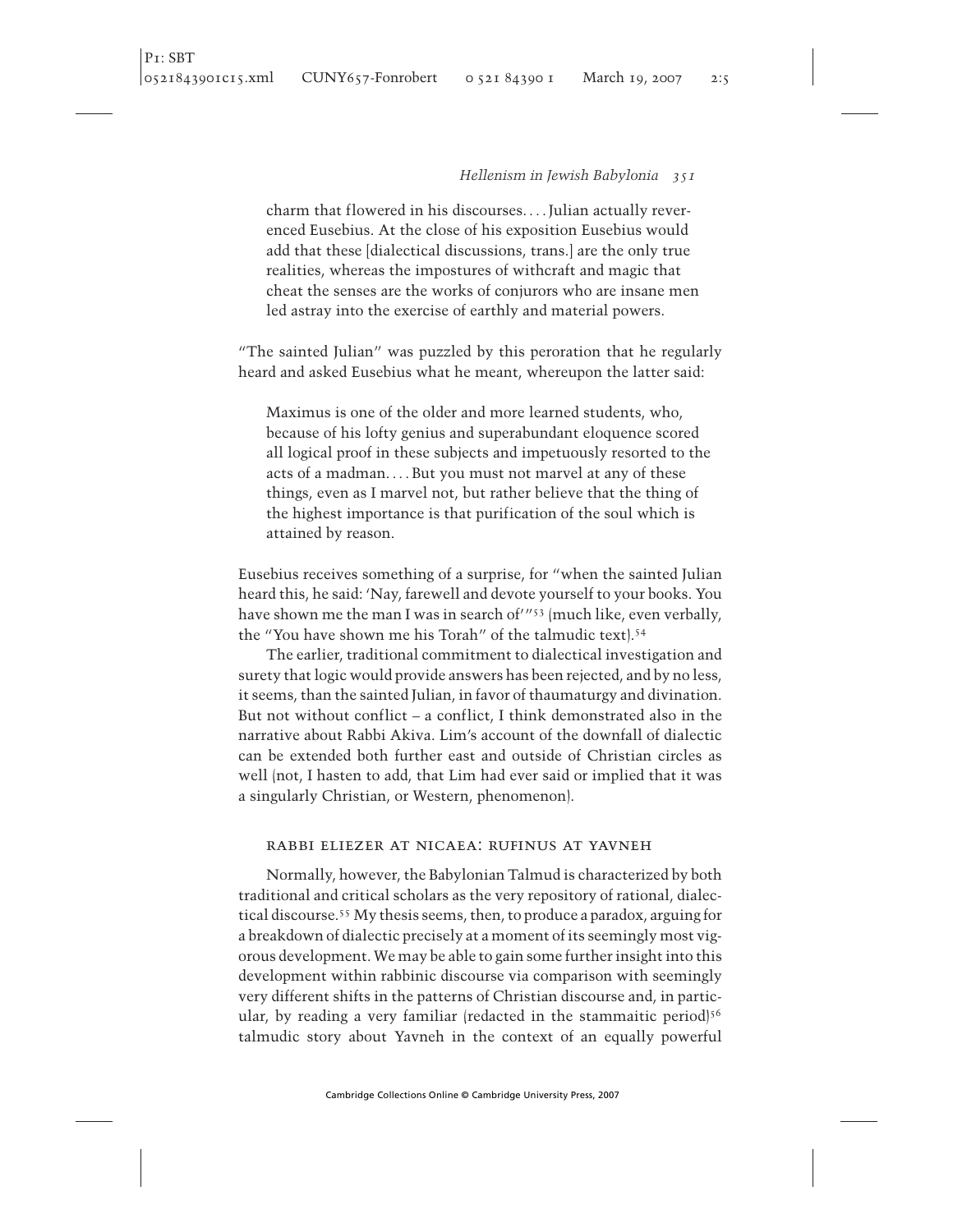fifth-century and therefore contemporary legend about Nicaea. The rabbinic narrative will be seen to be full of paradox itself.

Lim argues that the exigency of articulating an opposition to dialectical discourse in Christian theology comes, in a sense, in the wake of the success of that very dialectic. He describes a situation in which: "[i]n a language game that allowed for the clear articulation of nuances, people pressured each other to profess their beliefs in the middle of a controversial minefield, the features and contours of which were just beginning to be mapped" (1994, 153–54). This pressure led to the conclusion that the endemic dissension of the Christian Church had arisen precisely because of "vain disputes and questionings,"<sup>57</sup> even among some who had been trained as highly skilled practitioners of this discursive modality. One solution to this "problem" was the turn to a mystical and apophatic theology, as most fully expressed in the writings of Pseudo-Dionysius and Evagrius of Pontus, the latter of which had, as suggested earlier, a major impact precisely on the propensity toward the apophatic (and subordination of the kataphatic to it) in the East Syrian Church. Related to this was the demand, on the part of such a centrally located theological authority as Gregory Nazianzus, to avoid dialectic and engage in Christian practice. One of the responses that Gregory articulated to Christian theological argumentativeness was the catechism.

The climax of Lim's narrative is his account of the effects of the Council of Nicaea in the century immediately following the time of the great Cappadocians. The centerpiece of Lim's argument in his chapter on Nicaea and its discursive afterlife is the analysis of a legendary encounter between a confessor and a philosopher at Nicaea, as preserved in the Christian historians' writings of the late fourth and fifth centuries. Because these legends are more similar in genre to the only type of "historiographical" text preserved within rabbinic literature at this precise period, they provide us a particularly interesting basis for comparison of discursive movements within the two formations at the time: "These legends about Nicaea are inherently interesting to the modern historian, not because accurate information can be mined from them but because they tell us much about the period in which they arose and circulated"(Lim 1994, 187).

According to the version in Rufinus of Aquileia's *Church History*:

Now we may learn how much power there is in simplicity of faith from what is reported to have happened there. For when the zeal of the religious emperor had brought together priests of God from all over the earth, rumor of the event gathered as well philosophers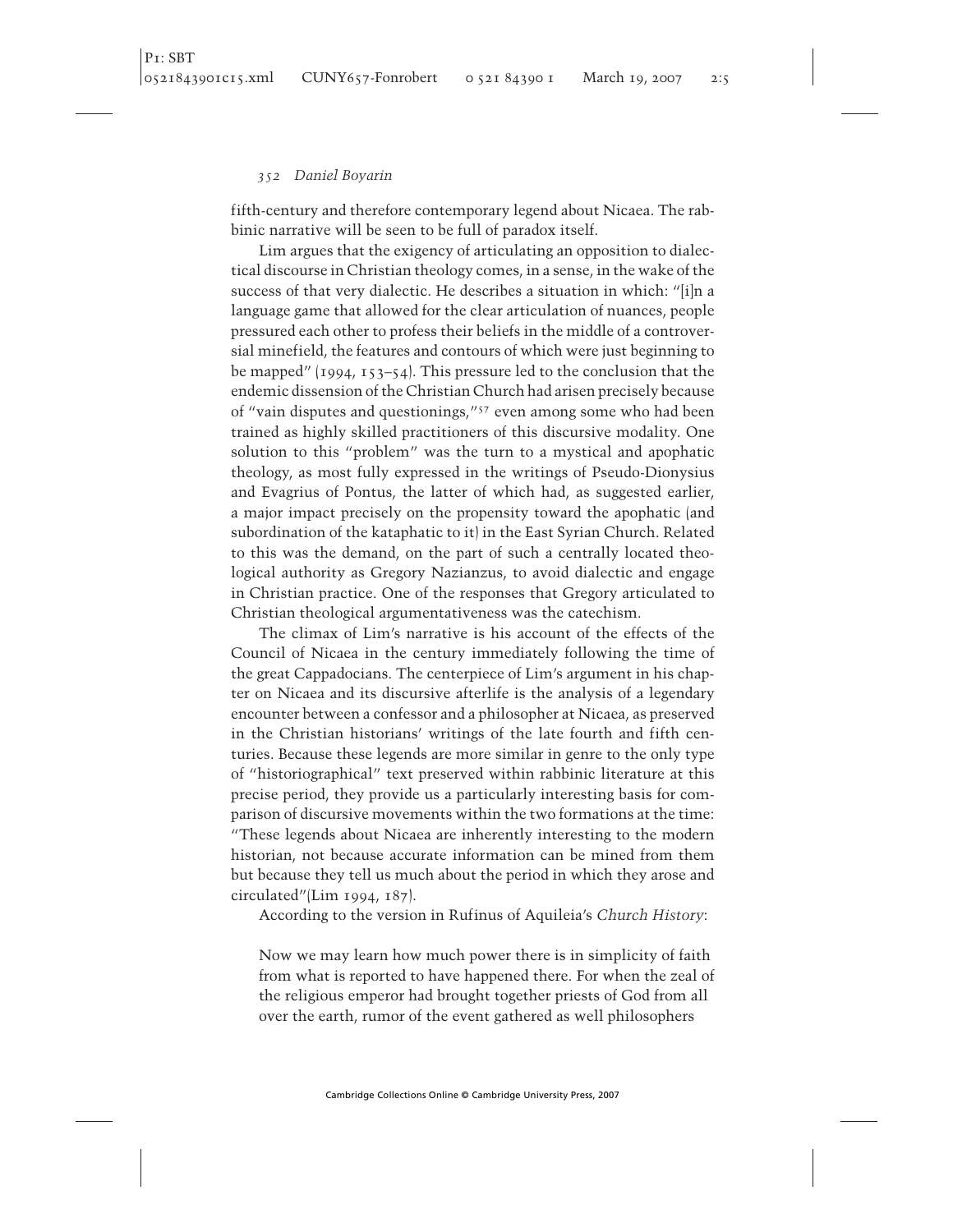and dialecticians of great renown and fame. One of them who was celebrated for his ability in dialectic used to hold ardent debates each day with our bishops, men likewise by no means unskilled in the art of disputation, and there resulted a magnificent display for the learned and educated men who gathered to listen. Nor could the philosopher be cornered or trapped in any way by anyone, for he met the questions proposed with such rhetorical skill that whenever he seemed most firmly trapped, he escaped like a slippery snake. But that God might show that the kingdom of God is based upon power rather than speech, one of the confessors, a man of the simplest character who knew only Christ Jesus and him crucified, was present with the other bishops in attendance. When he saw the philosopher insulting our people and proudly displaying his skill in dialectic, he asked for a chance to exchange a few words with the philosopher. But our people, who knew only the man's simplicity and lack of skill in speech, feared that they might be put to shame in case his holy simplicity became a source of laughter to the clever. But the elder insisted, and he began his discourse in this way: "In the name of Jesus Christ, O philosopher," he said, "listen to the truth. There is one God who made heaven and earth, who gave breath to man whom he had formed from the mud of the earth, and who created everything, what is seen and what is not seen, with the power of his word and established it with the sanctification of his spirit. This word and wisdom, whom we call 'Son,' took pity on the errors of humankind, was born of a virgin, by suffering death freed us from everlasting death, and by his resurrection conferred upon us eternal life. Him we await as the judge to come of all we do. Do you believe this is so, O philosopher?" But he, as though he had nothing whatever that he could say in opposition to this, so astonished was he at the power of what had been said, could only reply to it all that he thought that it was so, and that what had been said was the only truth. ... The philosopher, turning to his disciples and to those who had gathered to listen, said, "Listen O learned men: so long as it was words with which I had to deal, I set words against words and what was said I refuted with my rhetoric. But when power rather than words came out of the mouth of the speaker, words could not withstand power, nor could man oppose God."<sup>58</sup>

What is stunning about this story, of course, and well analyzed by Lim, is its staging of an opposition between the power of human reason and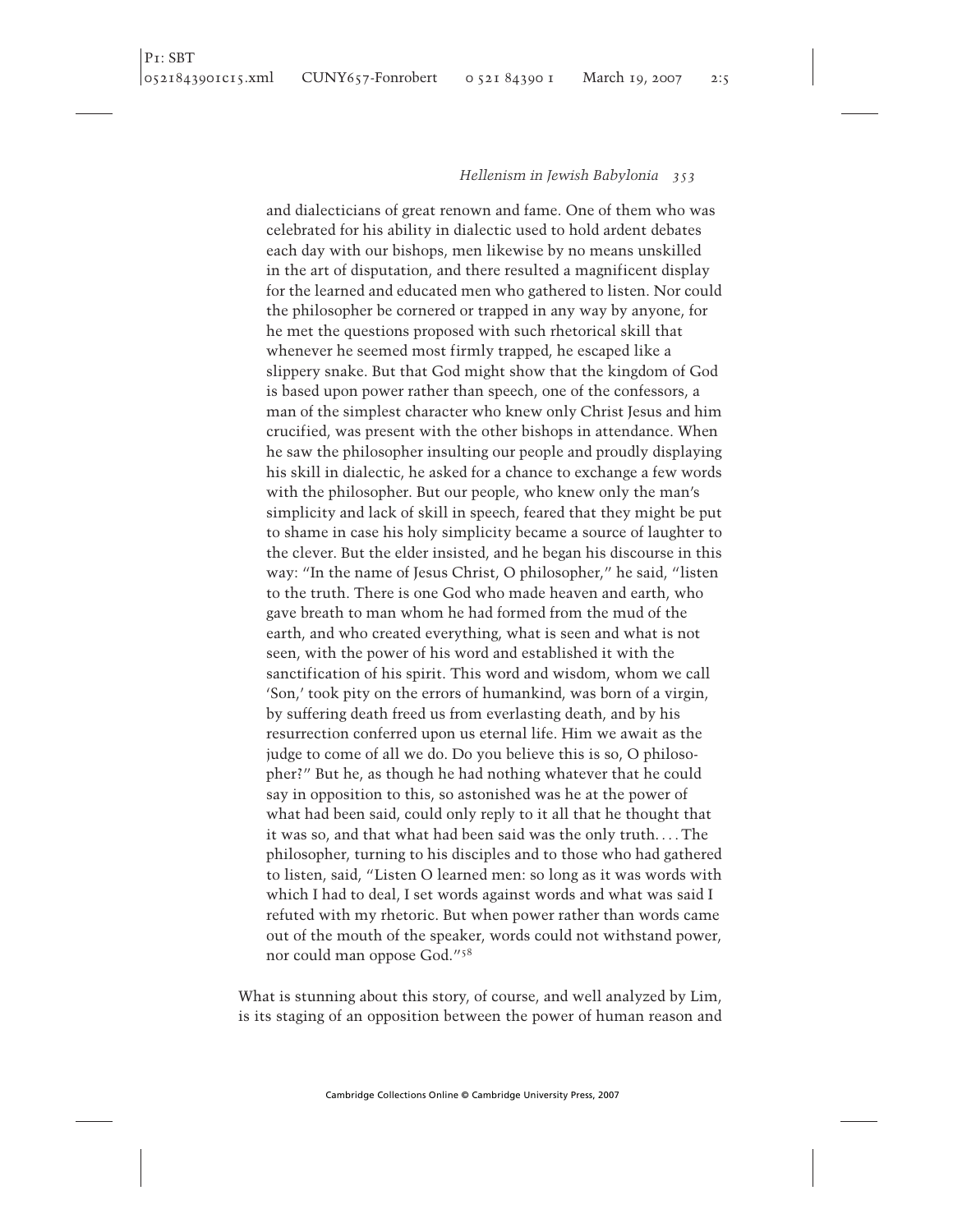rhetoric and the simplicity of faith in which – of course – "nor could man oppose God."

This staging can serve, as well, as the setting for an interpretation of some of the best known of Yavneh legends from the Babylonian Talmud that may be implicated in the same historical changes and discursive contexts that informed the developments that Lim has laid bare, even if not necessarily responding to them in precisely the same fashion. The most palpable of comparisons would seem to be with the story of Rabbi Eliezer's controversy with the sages, in the tale of the proverbial "Stove of Akhnai," a controversy in which he was unable to convince the sages via dialectical reasoning after arguing the entire day to support his traditions from his teachers, and even direct divine interventions on his side did not win the day, and not, of course, because his interlocutors doubted the divinity of the intervenor but because God, too, is only a participant in the dialectic.<sup>59</sup> As we have seen with respect to the *chreiai*, here too there are sufficient points of similarity between the plots of these two narratives to suggest some kind of cultural connection between them. Perhaps the best would be to conceive of them in the manner of folklorists as *oikotypes* (local variants) of a single oral tale type.

The talmudic tale, perhaps more written about than any other narrative in the Talmud, can be seen in an entirely different light when compared with Rufinus's roughly contemporaneous production:

On that day,<sup>60</sup> Rabbi Eliezer used every imaginable argument [refutation], but they did not accept it from him. He said: If the law is as I say, this carob will prove it. The carob was uprooted from its place one hundred feet. Some report four hundred feet. They said to him: One does not quote a carob as proof. He further said to them: If the law is as I say, the water pipe will prove it. The water began to flow backwards. They said to him: One may not quote a water pipe as proof. Again, he said to them: If the law is as I say, the walls of the house of study will prove it. The walls of the house of study leaned over to fall. Rabbi Yehoshua rebuked them, saying to them, If the disciples of the wise are striving with each other for the law, what have you to do with it? They did not fall because of the honor of Rabbi Yehoshua, and did not stand straight for the honor of Rabbi Eliezer. He said to them, if the law is as I say, let it be proven from heaven. A voice came from heaven and announced: The law is in accordance with the view of Rabbi Eli'ezer. Rabbi Yehoshua stood on his feet and said "it [the Torah] is not in heaven." (B. Bava Metzia 59a)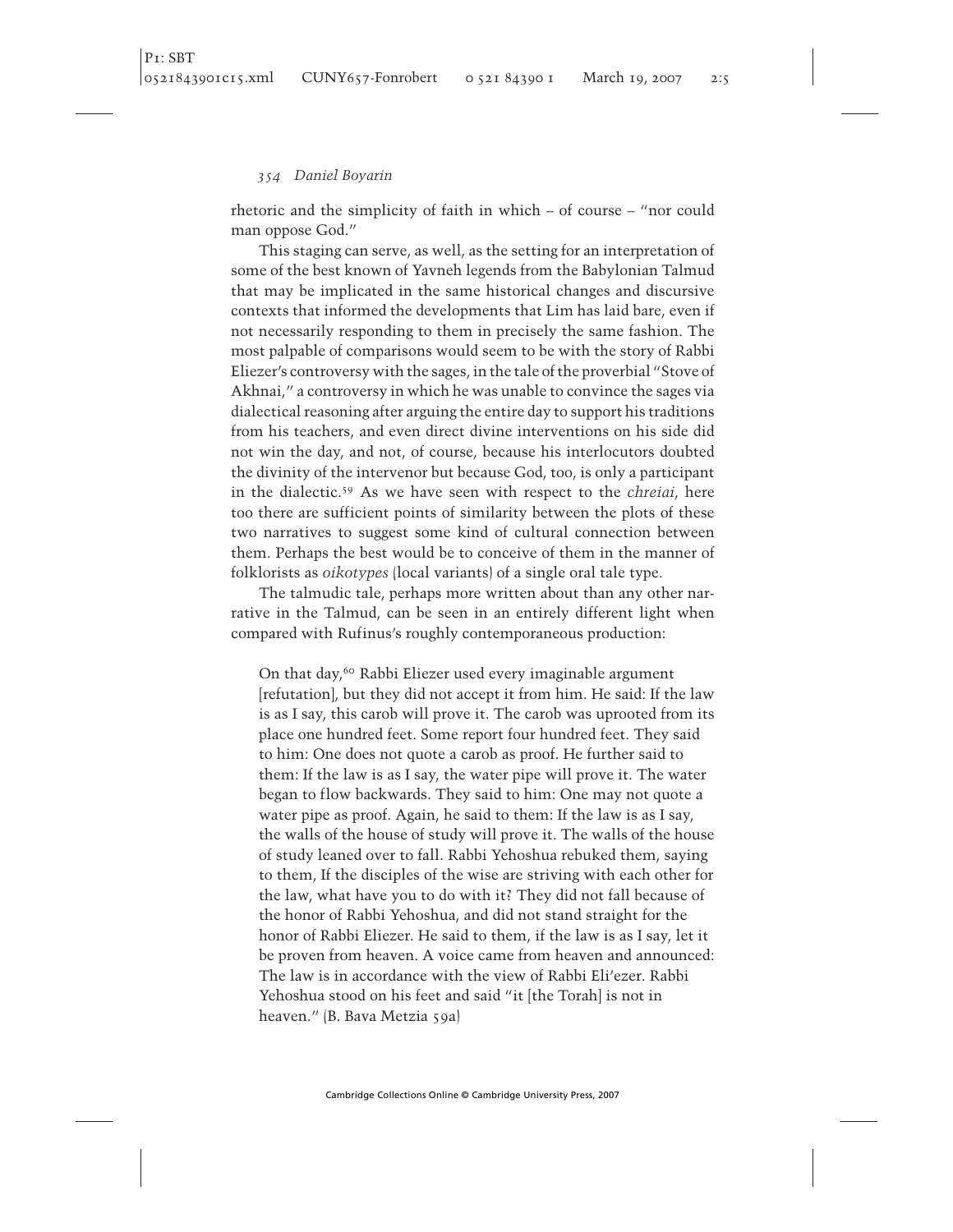On the original halakhic question, Rabbi Eliezer initially tried to support his position using the "normal" rabbinic modes of rabbinic dialectic, the very modes of argument [*teshuvot*, lit., refutations] that might be said to define rabbinic rationality. When that failed, however, he didn't accept defeat, but rather turned to another source of authority: miracles and heavenly oracles. The parallels with the Nicaea tale are obvious: Dialectic (for an entire day, or longer) fails to produce agreement, and resolution is, in the end, achieved by some other means entirely. This brief sequence out of the longer narrative of Rabbi Eliezer accordingly represents something like a close narrative parallel of Rufinus's story of the old Christian and the philosopher.

At first glance, it seems (and so it did for me in previous publications) to be a sort of inversion, for in Rufinus's text, of course, it is the miracle workers and divine voice that win the day, defeating the dialecticians, while in the Talmud, at first glance it would seem that the dialecticians defeat the miracles and the voice of God. We shall see, however, that the plot is yet thicker than that. Rufinus is "altogether reluctant to report debates" and legitimizes his account of the Council of Nicaea via the power of faith of the simple confessor,  $61$  as expressed in his legendary narrative cited here. For the rabbinic legend of the same moment, it is precisely the debate that is the crux of the religious life, and the reporting of debates becomes the very stuff of rabbinic textuality. God himself and his miracles cannot interfere with this holy dialectic, this sacred polyphony: "If the disciples of the wise are striving with each other for the law, what have you to do with it?"

Paradoxically then, while on the one hand, the story seems to be the opposite of Rufinus's tale, since divine knowledge seems to be excluded as a source of authority, on second look it is more similar than different, owing to the crucial fact that Rabbi Eliezer's apparently cogent dialectical arguments are not successful in achieving agreement any more than are those of rhetors of Nicaea. Dialectic is predicated on the validity of arguments to command assent (not to establish "absolute truth," whatever that might mean, but rather to move people from one position to another), which neither the Babylonian Talmud nor the post-Nicene Church seem prepared to endorse. For all their dissimilarity, then, the story of Rufinus and the talmudic story are also in some significant ways both comparable and compatible. In a way that seems at first to be entirely different but in the end achieves – at least negatively – the same result, Rabbi Yehoshua also rejects the notion of dialectic. Rabbi Yehoshua's statement, frequently taken as an instance of a sort of protodeconstruction, in this Babylonian version, represents an instance of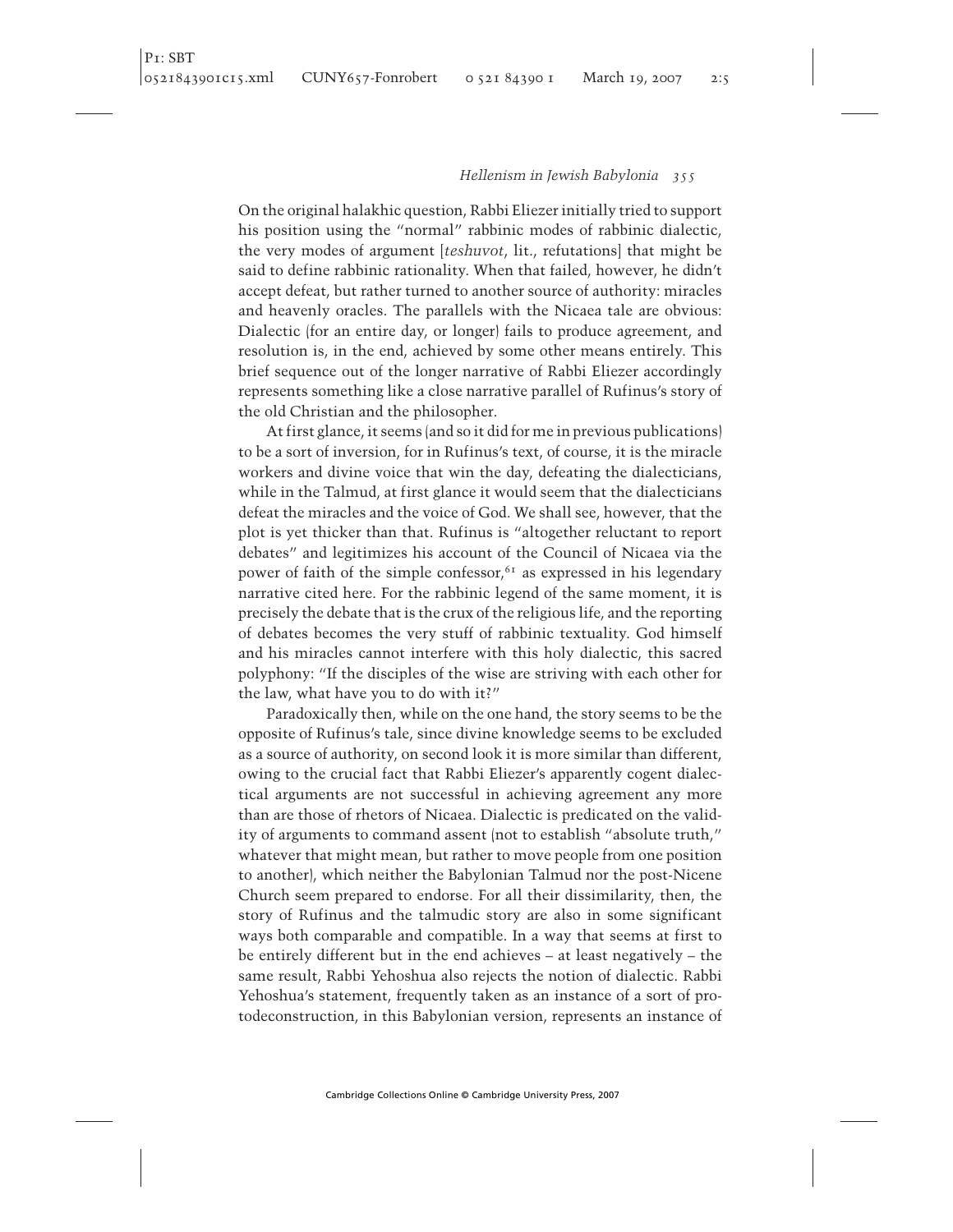a complete collapse in credence in dialectic to produce truth or even assent. The device of the majority vote, while more democratic perhaps than other possible solutions, is just as indicative of this collapse as any other in Babylonian rabbinic Judaism and thus represents a particular episteme of power/knowledge different even from that of earlier Palestinian Judaism. In the face of the perceived failure of dialectic to produce consensus, a perceived failure that I wish to suggest was endemic around the fourth-century Mediterranean and later, the Jewish text seeks to effect a transfer of authority and of control over discourse from heaven – which now can be seen to mean, at least sometimes, reasoned argument – to earth, the allegedly God-given authority of the majority of rabbis, while the Christian text transfers such authority to an equally unquestionable "apostolic" authority, the Council of the Fathers. Both communities turn from reasoned and reasonable attempts to persuade those with whom they disagree to the use of "power" against them. Rabbi Eliezer, possessor of the capacity to provide refutations for an entire day, is very severely punished by excommunication and exile from the House of Study for his refusal to accept the conclusions of the majority, failure to accept the will of the majority thus having consequences as dire as dissent from Christian orthodoxy from the fourth century on.<sup>62</sup>

Even Julian, losing faith in the power of dialectic, turns to the magician Maximus as an alternate source of authority, yielding yet a third variation on the pattern. The pattern of the Babylonian Talmud, in which endless and bootless dialectic finally only receives conclusion via arbitrary rules for deciding the law, would be, on this hypothesis, only a reflection of the general collapse of faith in dialectic characteristic of the latter part of Late Antiquity in the West and in the East, as well (according to this conjecture). Apophatic dialectic proves remarkably similar, in this sense, to apophatic simplicity. Difference between the patterns remains, of course, as significant as semblance. Note that I am not claiming that one group or text influenced the others, but rather that there was a common Mediterranean episteme, perhaps especially eastern Mediterranean episteme, within which these mutations in patterns of discourse and theories of knowledge took place.

The East Syrian connection, demonstrated so clearly by Gafni, provides the historical scene upon which a drama can be played with characters as seemingly incongruous as Cappadocian Fathers and Babylonian rabbis. As Becker has shown, all of the intellectual developments that took place among Nicene Christians, and in their world became transferred to the Syriac realm as well, and then translated further east with the founding of the school in Nisibis. Shouldn't we consider, at least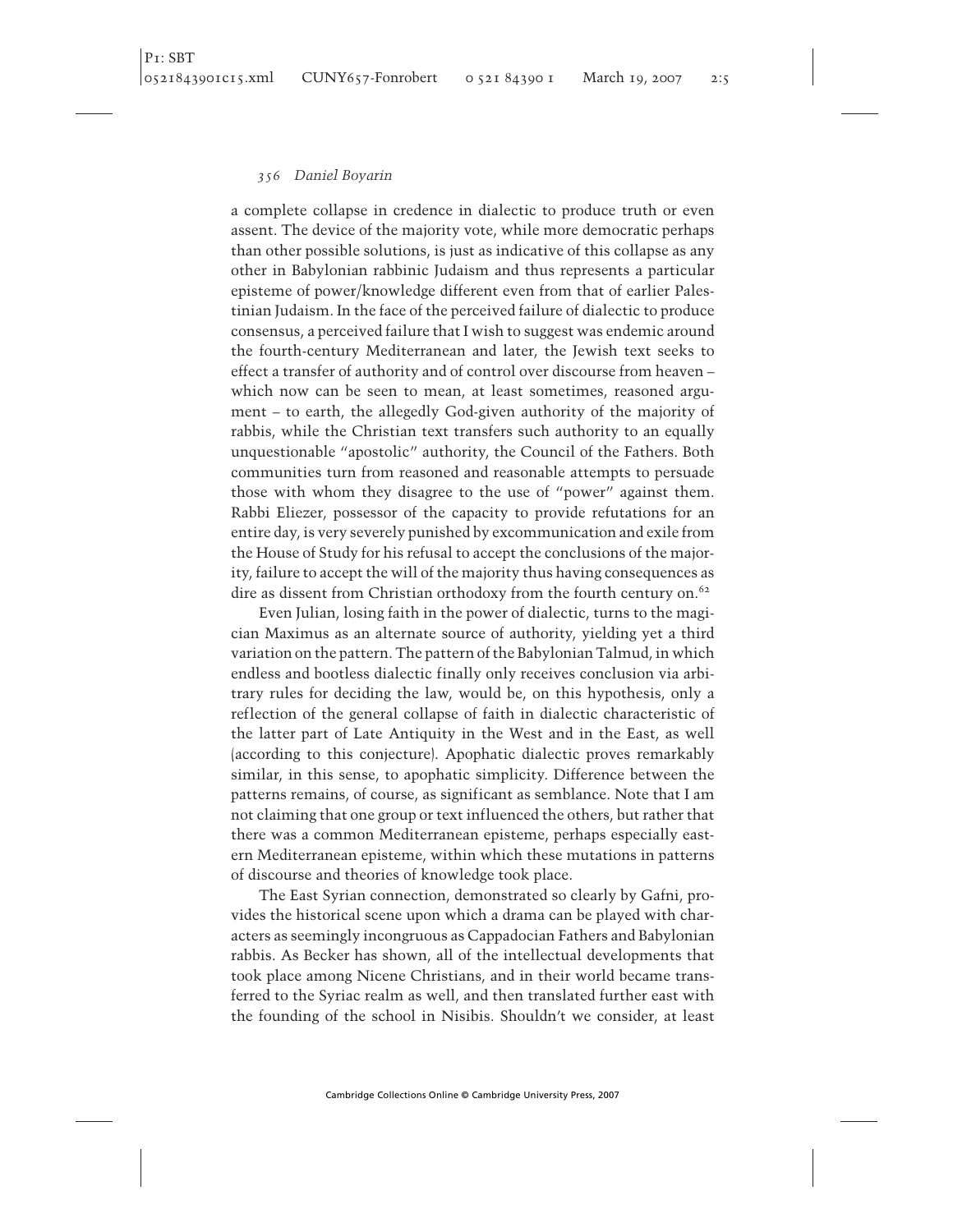as a possibility, the notion that increased interaction between Aramaicspeaking rabbis and Aramaic-speaking Christians, interaction that has been shown to have had enormous institutional impact on the rabbis and the East Syrian Church in the very founding of their most characteristic institutions – the post-amoraic yeshivah and the school at Nisibis – also makes plausible significant imbrication in the ways that these two scholastic communities thought and spoke?

The Talmud itself would seem to want to deny such a connection:

Rabbi Abbahu used to praise Rav Safra [a Babylonian immigrant to Caesarea Maritima] to the minim that he was a great man [i.e., a great scholar]. They released him from excise taxes for thirteen years.

One day they met him. They said to him: "It is written: Only you have I known from all of the families of the earth; therefore I will tax you with all of your sins" [Amos 3:2]. One who is enraged,<sup>63</sup> does he punish his lover?

He was silent, and didn't say anything to them. They threw a scarf on him and were mocking him.

Rabbi Abbahu came and found them.

He said to them: "Why are you mocking him?"

They said to him: "Didn't you say that he is a great man, and he could not even tell us the interpretation of this verse!"

He said to them: "That which I said to you has to do with mishnah, but with respect to the Scripture, I didn't say anything."

They said to him: "What is it different with respect to you that you know [Scripture also]?"

He said to them: "We who are located in your midst, take it upon ourselves and we study, but they do not study." (B. Avodah Zarah 4a)

We find the Talmud here explicitly denying that in Babylonia the Rabbis were "located in the midst" of Christians. In general, in the scholarly tradition this has been taken as straightforward evidence that the rabbis of Babylonia had no Christians with whom to contend,<sup>64</sup> but now I would see its rhetorical function as quite different from that straightforward reading, indeed almost as evidence for the opposite conclusion. Just as the sites in which the most avid disavowal of Hellenism are very Hellenistic sites, as Cohen showed in his essay, so might we argue vis-a-` vis the Babylonians and Christianity. The very overstatement and vehemence of that denial, the palpably false claim that there are no Christians in the midst of the Babylonian rabbis, can (at least) be defensibly read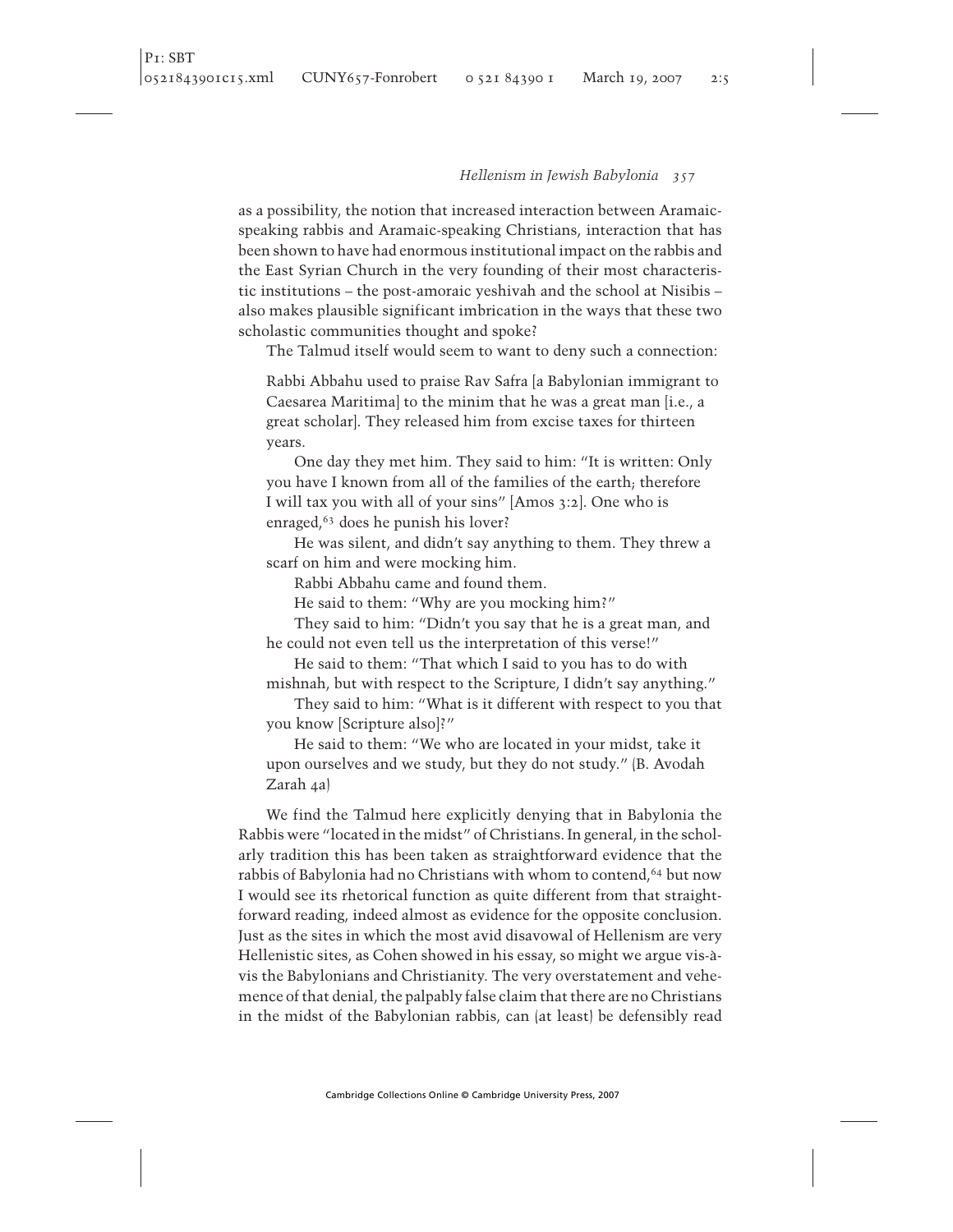in the wake of Cohen's work as manifesting the effort of the Babylonian Talmud to disavow any connection with, intercourse with, and influence of Christians, just as the Qumran folk and the Hasmoneans wish to present themselves as the very opposite of hellenized Jews.

Richard Kalmin (1994a) has demonstrated that contrary to what might be expected from the Talmud's own self-representation, it is in the Babylonian Talmud that we find a much greater instance of confrontations with early Christians narrated. Although to be sure, most of these narratives are about Palestinian sages, this phenomenon of increased narrative of such confrontations can best be explained in my view by assuming that Christians and Christianity were important dialogue partners (or polemic partners) in fourth-century Mesopotamia and later.<sup>65</sup> As Becker has argued with respect to other similar interactions: "In the process [of polemicizing], these intellectuals ironically developed a common ground in which their disputation could occur. The fact that teachers and students could come from different religious backgrounds and even engage in polemic with each others' faiths, yet could still maintain their academic relationships, demonstrates the proximate intellectual space that they shared" (Becker and Reed 2003, 390).<sup>66</sup> Could we not say the same for our rabbis and East Syrian schoolmen?

Be that as it may, it seems hardly implausible to consider even the rabbis of the eastern Mediterranean, even as late as the end of Late Antiquity, as part and parcel of the Hellenistic world. As Becker, once again, sharply put it, "Our assumptions about the lack of any interrelationship between the Jewish and Christian communities in late antique Mesopotamia have too often limited our capability of imagining how to use our wealth of textual evidence in new ways" (2003, 392). The transition into a Gaonic period (eighth to eleventh centuries) in which Babylonian rabbinism was deeply and explicitly involved in Greek thought will seem much less abrupt and sudden on this account, and it would be the overall developments of thought in late ancient eastern Hellenism, including Syriac Christianity, and not only the Muslim conquest that would have brought about such transition.

#### *Notes*

- 1. For longer discussion of this passage in its context, see Boyarin 1993, 200–206.
- 2. To the point that in my earlier writing on this text, I assumed that there had been an elaborate charade of misunderstandings.
- 3. See, on this most recently, Hezser 1996 and 2000, 167–69.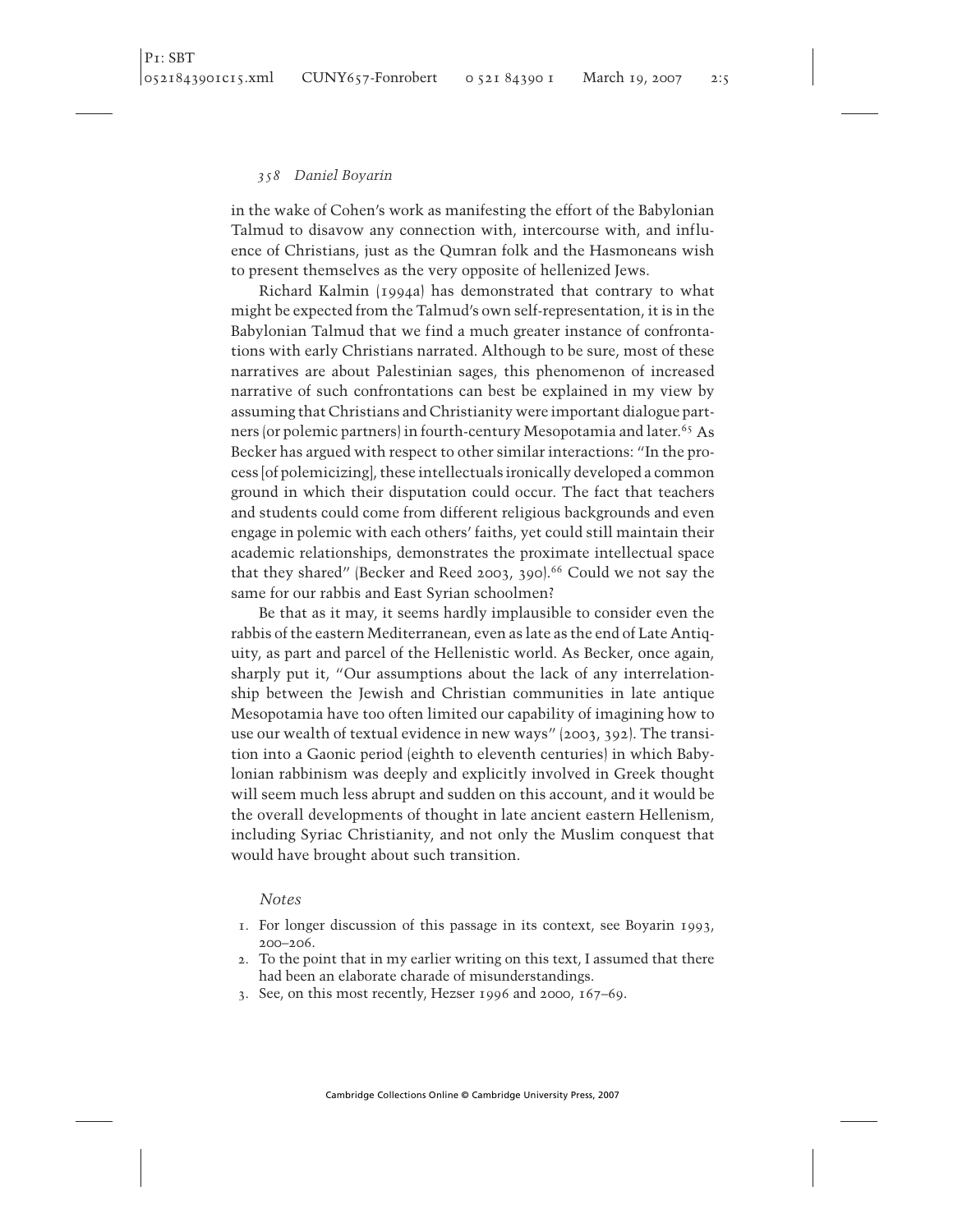- 4. Note that even Henry Fischel, who most expansively considered the presence of *epicurea* and *rhetorica* in rabbinic literature and especially the role of the *chreia*, explicitly only considered it for Palestinian literature; Fischel 1973, xi, writes: "It is fortunate that at this stage of scholarship no further defense has to be made for the assumption that Greco-Roman situations were well-known to the creators of the Midrash, i.e., the literature that modifies the word and the world of Scripture by interpretation, explicitly or implicitly. Rather the problem is how far this knowledge went, how much of Greco-Roman academic procedure and philosophical quest was used in that on-going process in which the culmination of the tannaitic culture, c. 200 c.e. (the codification of the Mishnah) and that of Palestinian amoraic culture, c. 400 (Jerusalem Talmud) were important stages." For Fischel, it seems, the "Near East" for these purposes extends as far as Palestine and Asia Minor but no farther (Fischel 1973, 2–3). For Fischel on the *chreia*, see especially 86.
- 5. I thus disagree very slightly with Catherine Hezser's suggestion that "[t]he influence question, which occupied scholars for many decades, is a question which can never be answered in a satisfactory way," (2000, 162). In total agreement with Hezser's overall strictures, and even more importantly, with her alternative models for thinking about shared materials and those of others, I do think, nevertheless, that occasionally, as here, one can determine the direction of a certain flow.
- 6. A very recent exception is Richard Kalmin, who, in a forthcoming book, will explicitly treat other aspects of Western connections for Babylonian rabbinism. It should be mentioned that Kalmin has indeed been making an impressive case for profound textual/literary *influences* on the Babylonian 'Amora'im, i.e., for the actual importation of Palestinian texts in the fourth century, which, if correct, would only partly vitiate the present argument, for I am looking at developments that seem to have taken place *after* the demise of Palestinian rabbinic culture sometime around the late fourth century. The argument presented herein is particularly valid, I think, if we consider precisely those developments, such as the loss of trust (as I argue) in dialectic as a means for producing consensus, that are not to be found in Palestinian texts and traditions.
- 7. Cohen 2000. The last of his examples is ambiguous on this point; he writes of a Babylonian talmudic passage that has partial parallels in Palestinian sources. This would suggest that this is an example of a Palestinian topos that had migrated eastward. In any case, Cohen declines to consider the differences between the Palestinian and Babylonian versions, so from my perspective, some more work (beyond the scope of the present essay) is required on that text.
- 8. In a parallel discussion, Adam Becker has argued that most scholars, including the present writer in the past, have regarded the question of "partings of the ways" (or not, as the case may be) as largely an issue confined to the Roman West; "Beyond the Spatial and Temporal *Limes*: Questioning the 'Parting of the Ways' Outside the Roman Empire," in Becker and Reed 2003, 373.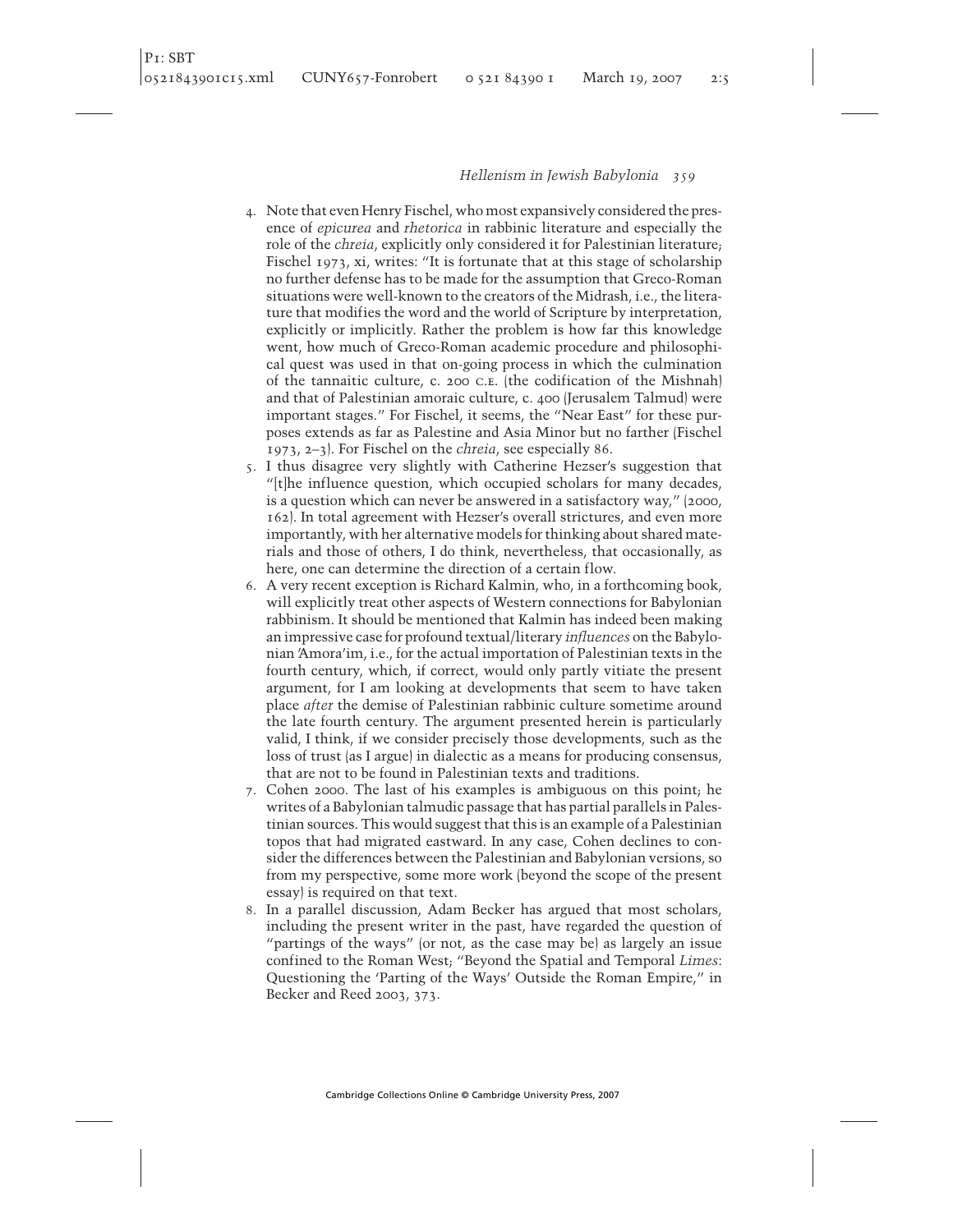- 9. Cohen 1981, 85. Further, Abraham Wasserstein has, at least, adumbrated such a result, arguing: "The Jews were as susceptible to the lure and influence of Hellenism as their gentile neighbours. This is no less true of the Aramaic-speaking Jews in Palestine and Babylonia than of those of their co-religionists who, living in Asia Minor or in Egypt, or in Greekspeaking cities in Palestine and Syria, had either adopted Greek speech or inherited it from their forebearers" (1994, 223). I thank Shamma Boyarin for bringing this essay to my attention. It is important to point out that Wasserstein emphasizes as well the common Hellenistic world of the Rabbis and of Syriac-writing Christians (ibid.). I would only, of course, wish to emend here the language of "influence," which seems to imply that Hellenism is a substance free of the actual actors, necessarily not only imported by Greeks (for otherwise it wouldn't be Hellenism but Hellenicity!) For which term and concept, see Hall 2002.
- 10. Hezser 2000, 164.
- 11. Ibid., 186.
- 12. This is the conclusion of my "The Yavneh-Cycle of the Stammaim and the Invention of the Rabbis." in J. L. Rubenstein 2005, 256–309. See also Schremer, "Stammaitic Historiography," ibid., esp. 226, making very similar points.
- 13. To the best of my knowledge, the term was introduced by David Halivni 1982.
- 14. For an excellent discussion of various approaches to the stammaitic question, see Schremer, "Stammaitic Historiography."
- 15. Halivni, "Aspects," 76.
- 16. Kalmin 1989.
- 17. Ibid., 51.
- 18. See now too Schremer 2005 and Halivni, "Aspects," 74, distinguishing clearly between two quite distinct literary projects and thence (in my view, precisely on Ockham's razor!) between two groups of redactors.
- 19. Halivni, "Aspects," 73. While I am less than fully comfortable with certain positivistic aspects of Halivni's argument, namely, the assumption of bounded and named periods, functions, and functionaries, I think he is absolutely right to hypothesize that the redactorial activity that produced the Talmud was lengthy and uneven (Halivni, "Aspects," 75). If there were no other evidence at all, the witness of a Gaonic work, *The She'iltot of Rab Ahai Gaon* (fl. ca, 650–782) would provide sufficient reason for this view, as the author of that work is clearly working from a significantly different version of the Talmud, one that is the product of other Stamma'im than the ones in the Talmud that has come down to us (on this point Halivni, "Aspects," 90–91). The work of the Stamma'im may very well have still been going on during the seventh and into the eighth centuries, in accord with Halivni's latest position. If Halivni's position stands, it will be necessary to rethink the nexus between the Talmud and the beginnings of Islam and the Karaite movement in the wake of this very late dating.
- 20. *Iggeret Rav Sherira Ga'on*, 96–97, although Yazdigird II was no longer shah then, having been succeeded in 459 by Peroz.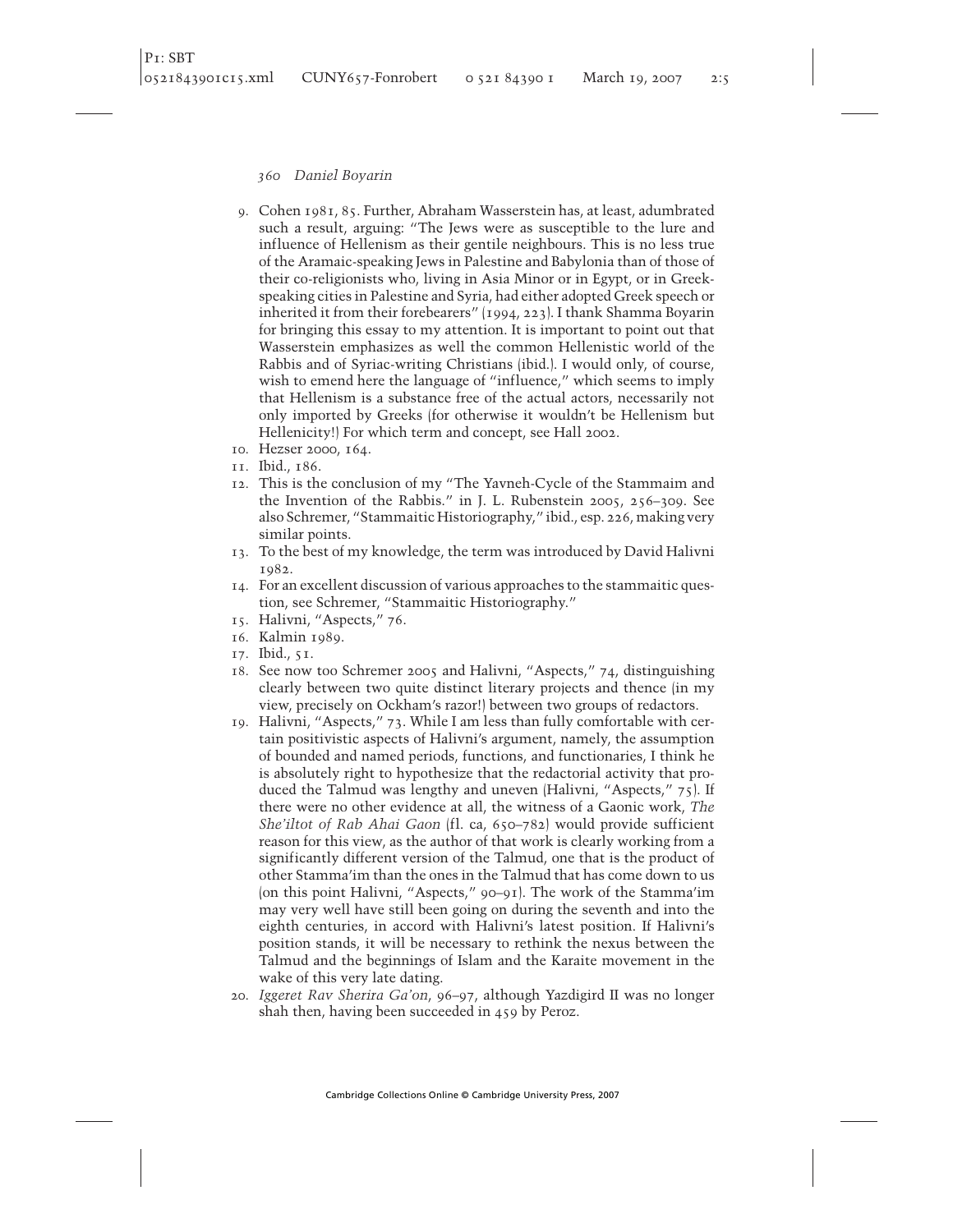- 21. Kalmin 1989, 93–94.
- 22. Goodblatt 1975, esp. 267.
- 23. Isaiah Gafni, "Nestorian Literature," 567–76. It is important, however, to caution that I am *not* arguing for a direct influence causation relationship here. Becker has well demonstrated that the founding of the school of Nisibis entailed itself a transition from study circle to institutional corporate structure (2006, 62), similar to the transition from amoraic study circles to institutional yeshivah exposed by Goodblatt. One could as easily, perhaps, hypothesize influence in reverse. I prefer, as usual, to think of shared universes of discourse. See, too, Becker 2006, 167.
- 24. Boyarin, "The Yavneh-Cycle."
- 25. For the destabilization of that Syriac myth, see Becker 2006, 41–61. See also his important comments at 71.
- 26. Rubenstein 2002.
- 27. See fascinating discussion of Halivni, "Aspects," 94–97, on the anonymity of the Stamma'im. His explanation (that their names were not given in order to protect the authority of Rav Ashi) is not incompatible with mine that they hid themselves in order to project their own activity as the activity of the Tanna'im and Amora'im themselves, a kind of pseudepigraphy, the authors of which, by definition, remain anonymous.
- 28. Halivni, "Aspects," 76.
- 29. Halivni, "Aspects," 95–96.
- 30. As paraphrased in ibid., 96.
- 31. Cf. also ibid., 123–24, for related observations.
- 32. This characteristic has been known historically on more than one moment to deteriorate into a logic chopping empty even of spiritual passion and devotion and to become the virtual equivalent of a chess match. This is less often so, however, than enlightened enemies of the Talmud would have us believe.
- 33. Neusner 1991, 110–11. For an exhaustive discussion of these characteristics of the Babylonian Talmud, also dating them to the redactional level of the text but presented in a somewhat different explanatory framework, see Kraemer with many examples as well.
- 34. For extensive argument that this shift is, indeed, a shift within the history of rabbinic Judaism, see Boyarin 2004, 159–63, 190–92, making use, inter alia, of the work of Shlomo Naeh and of my own student, Azzan Yadin. Cf. the explanations offered by Kraemer 1990, 114–21. See Neusner 1995a, 103–6, for a rich characterization of the Bavli that I believe is compatible with the aspect that I am exploring here, as well). See also 94–95.
- 35. In an earlier stage of my thinking, I took this formulation very literally, more literally than I do now, as representing the enormous impact of a theological decision on other areas of textual practice, thus that the rabbinic rejection of Logos theology gave rise to midrash and Talmud in its Babylonian sense. I am less committed to actual cause and effect now, seeing the relationship between theology and textuality as more heuristic than necessarily historical (and the theological shift as less decisive than before, as well); see Boyarin 2007.
- 36. See also Martin 1995, 38–47.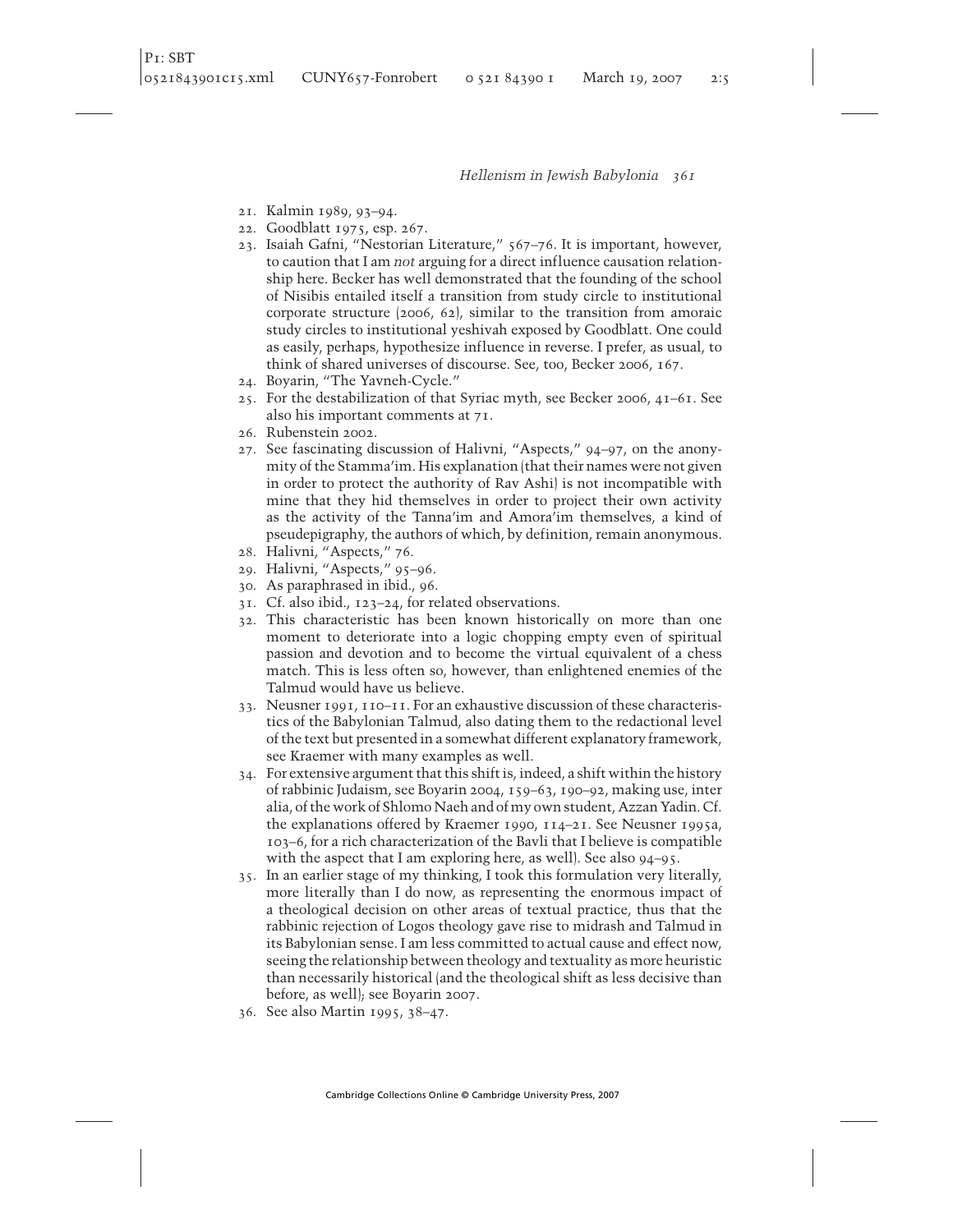- 37. Burrus 2000, 56–59.
- 38. As described by Lim, the tone seems remarkably similar to that of Justin's Dialogue with Trypho. See also on this question in general the very subtle and nuanced Lyman 2003.
- 39. Urbach 1971; Kimelman 1980.
- 40. Contrary to Lim 1994, 20.
- 41. Henry Chadwick, trans. and ed., *Origen: Contra Celsum*, 134–35.
- 42. Ibid., 136.
- 43. Origen, *The Song of Songs: Commentary and Homilies*, trans. R. P. Lawson, 148.
- 44. Origen, *Song*, 73.
- 45. Adam Becker, personal communication, Aug. 22, 2005.
- 46. My evidence for this would be moments in the Babylonian Talmud in which we find rabbis refraining from communal prayer, arguing essentially: "They do their thing and we do ours."
- 47. This is a moment to illustrate the compatibilities and differences between my approach and that of Hayes (Hayes 1997, 18–19). Thus, while elegantly (and convincingly) interpreting the passage as being about rabbinic anxiety and also self-confidence in respect of their hermeneutic positions vis-a-vis the Bible, she does not even consider the question of ` why this particular narrative was told, when and where it was told, and what may have generated this particular reflection at that time.
- 48. "In contrast to most prior research I advise against the positivistic search for 'influences' when dealing with similarities" (Hezser 2000, 162). I couldn't agree more, in spite of my modest modification of Hezser's position in n. 6.
- 49. See too Richard Kalmin, who in the introduction to his forthcoming book, writes: "Rather, it is my contention that the Jewish and Christian developments in the region during the fourth century, continuing until the advent of Islam in the seventh century, may be closely related, and that processes accelerated by Shapur's dramatic conquests of the third century may have had pronounced literary and practical consequences in Babylonia and surrounding territories." I thank Prof. Kalmin for letting me see this material prior to publication.
- 50. As Hayes informs us, the doyenne of Palestinian Talmud studies in our time, Prof. Y. Sussman of the Hebrew University regards the end of Palestinian amoraic activity to have been in the third quarter of the fourth century, while the Babylonians went on for centuries more elaborating and producing their Talmud.
- 51. Although, to be sure, as Richard Kalmin (1994b) has shown, precisely this openness to cultural impact from the surrounding Sasanian world promoted another kind of insularity among the Babylonian rabbis, insulation from contact with or power over and among their fellow, non-rabbinic Jews.
- 52. Yaakov Elman, "Middle Persian Culture and Babylonian Sages: Accommodation and Resistance in the Shaping of Rabbinic Legal Traditions," in this volume.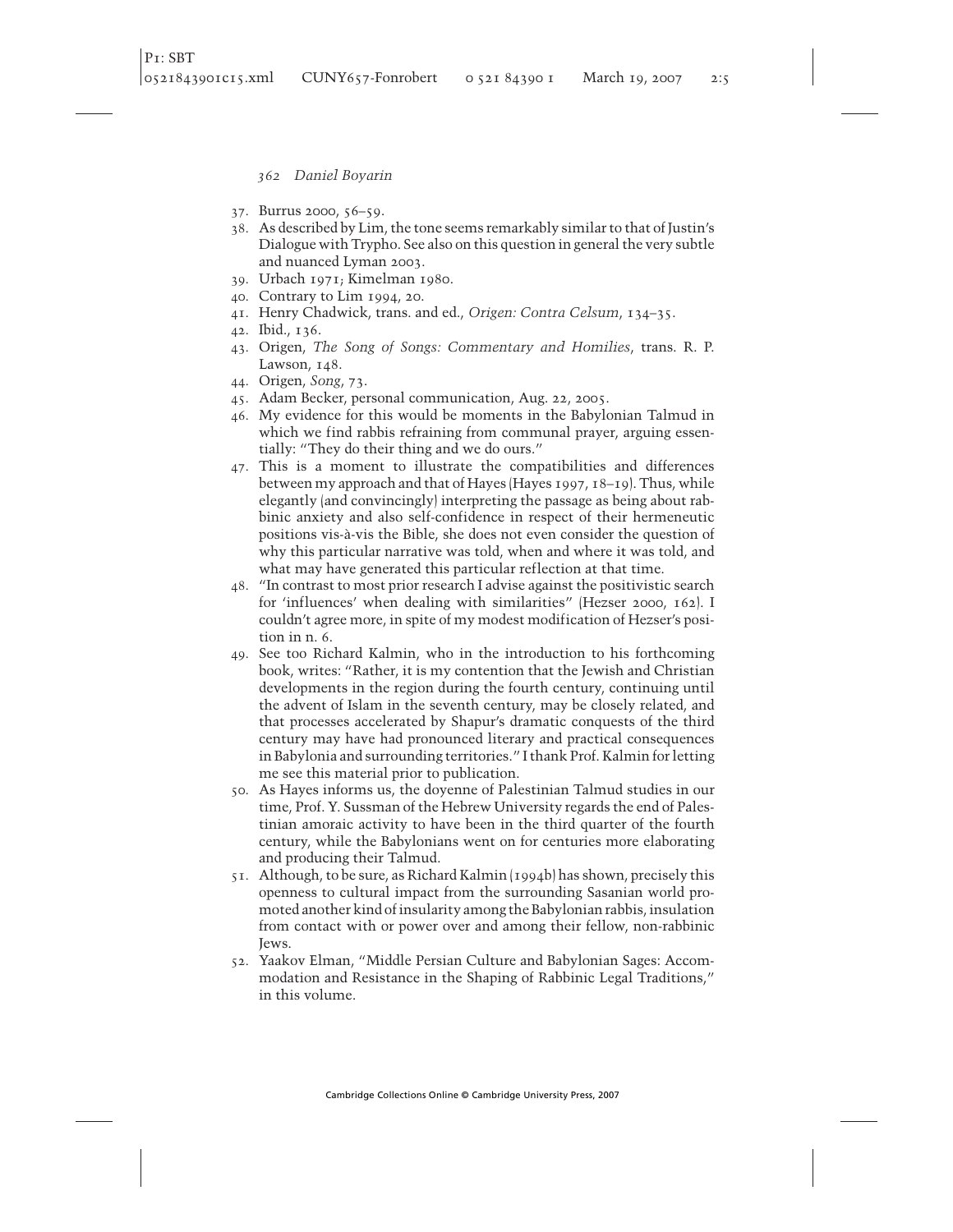- 53. Philostratus, Eunapius, and Wright, *Philostratus: The Lives of the Sophists, Eunapius: Lives of the Philosophers*, 433–35.
- 54. I wish to thank Ronald Reissberg for pointing this out to me.
- 55. See notably Fisch 1997, an important work on which I have commented extensively elsewhere.
- 56. Note that my argument here is not crucially dependent on one particular determination of when that was so long as it is after (or even at the end of) the fourth century.
- 57. The *Vita Dianielis* 90, cited Lim 1994, 156 n. 35. See also McLynn 1992. Particularly striking and amusing in our present sociocultural context is the description by Gregory Nazianzen of dialecticians as being analogous to the wrestlers of the World Wrestling Federation and not even genuine athletes, apud Lim 1994, 162.
- 58. Rufinus, *The Church History of Rufinus of Aquileia, Books 10 and 11*, trans. Philip R. Amidon, 10–11. Compare somewhat different version of Lim, *Public Disputation*, 192.
- 59. For recent readings of this much-read story, see Rubenstein 1999, 34–64, and Fonrobert 2001b.
- 60. According to the Babylonian Talmud itself, "on that day" always refers to the crucial day of decision at Yavneh when the characteristic forms of Babylonian talmudic rabbinism were set in stone.
- 61. Lim 1994, 196.
- 62. Burrus 1995. Although, as Charlotte Fonrobert reminds me, it is not insignificant that his main tormentor, Rabban Gamaliel, is "killed" by talmudic legend in the end as punishment for his high-handedness, so nothing is quite simple.
- 63. Trans. following Rashi ad loc.
- 64. See now too Schremer, "Stammaitic Historiography," 223–24, critiquing the usual position.
- 65. For a related point, Becker, "Beyond the Spatial and Temporal *Limes*," 382 n. 39.
- 66. This formulation is quite similar to my own notion of smuggled "wheelbarrows," as developed in Boyarin 2004, 1–5.